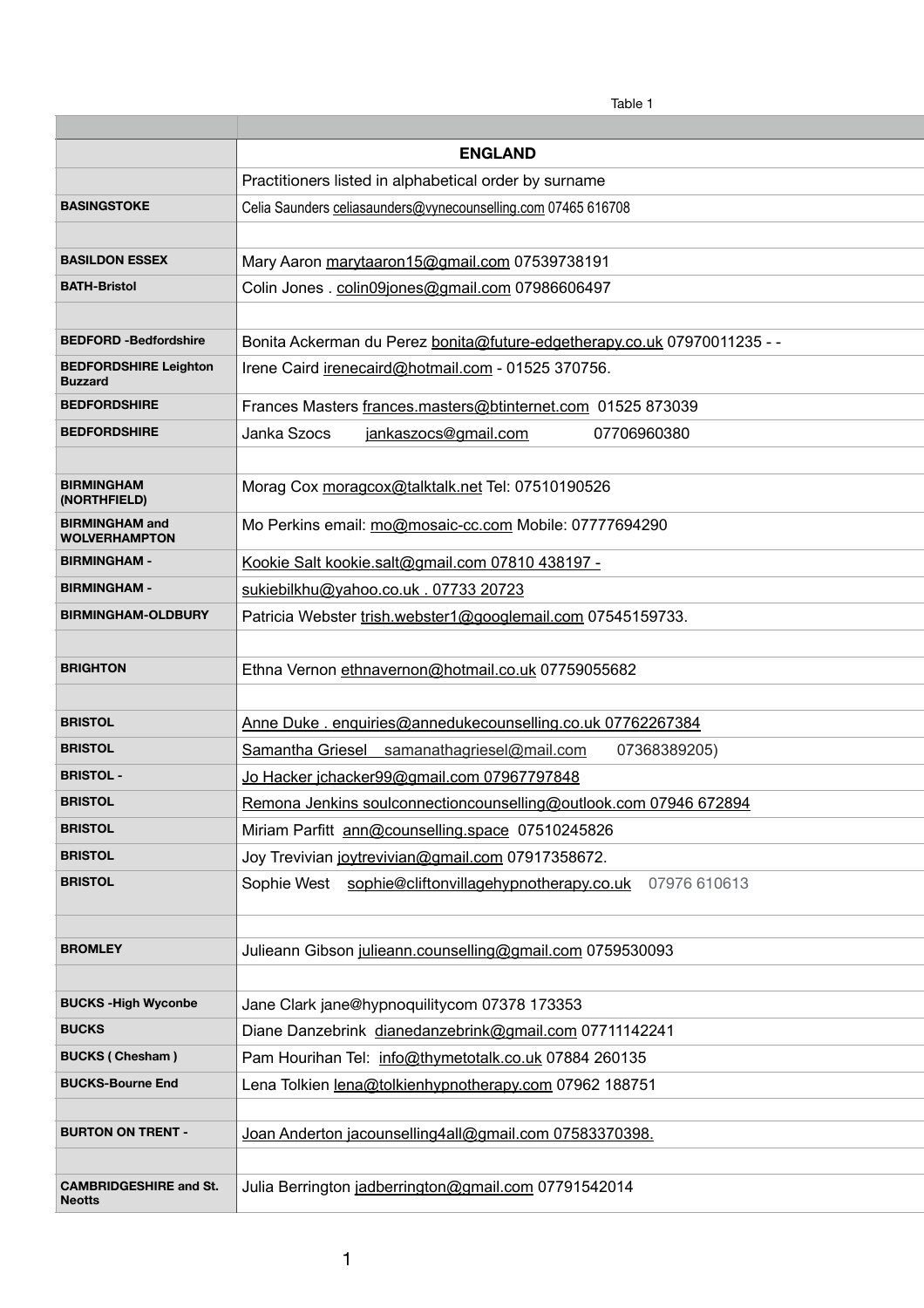| <b>CAMBRIDGESHIRE &amp; St</b><br>Neots.               | Carol Jayes email: c.jayes@live.com 0800 0432135 & 07740931291            |
|--------------------------------------------------------|---------------------------------------------------------------------------|
| <b>CAMBRIDGESHIRE</b>                                  | Dash Powdrill . dashpowdrill@hotmail.com 07552 951 011                    |
|                                                        |                                                                           |
| <b>CHELTENHAM</b>                                      | Janet Dowling hypnotherapy@janetdowling.co.uk 07980269509                 |
| <b>CHELTENHAM -</b>                                    | Joanna Nowill info@chtc.co.uk 07501 251681.                               |
| <b>CHELTENHAM</b>                                      | Diane Paterson<br>dianeipaterson@hotmail.com<br>07729032917               |
|                                                        |                                                                           |
| <b>CHESTERFIELD</b>                                    | 07788 835 358<br>John Preston john@mindalignhypnotherapy.com              |
|                                                        |                                                                           |
| <b>CHESHIRE (CHESTER)</b>                              | Graham Keating . grahamkeating 58@gmail.com 07496357414                   |
| <b>CHESHIRE(Wilmslow)</b>                              | Julia Summers. info@haventherapy.co.uk 07507 793882                       |
| <b>CHESHIRE and North</b><br><b>WALES</b>              | Jane Tolcs email: treeoflifecounsellingservices@hotmail.co.uk 07800511298 |
| <b>CHICHESTER (West Sussex)</b>                        | Ellie Simpson. ellie@elliesimpsontherapy.co.uk 07497 401 218              |
|                                                        |                                                                           |
| <b>CORNWALL-Camborne</b>                               |                                                                           |
|                                                        | Kieran Mountney . kieran.mountney@googlemail.com 07851512049.             |
| <b>CORNWALL- Camelford</b>                             | Sarah Parkman sarah@crowdyreserve.com 07737624975                         |
|                                                        |                                                                           |
| <b>CUMBRIA and (Lancashire</b><br>border) -            | Anita Lonsdale anitalonsdaletherapy@gmail.com 07973690066.                |
| <b>CUMBRIA-WEST</b>                                    | Janine Ward<br>janine@togetherwe.uk 08081961773/07969497258               |
|                                                        |                                                                           |
| <b>DERBYSHIRE</b>                                      | Amanda Hewitt amanda.hewitt@hotmail.co.uk 07842 431342                    |
| <b>DERBYSHIRE- BELPER</b>                              | Kitty Schwichiski craftycate@googlemail.com 07923 348409                  |
| <b>DERBYSHIRE</b>                                      | Mark Wheeler . phototherapy@talktalk.net                                  |
|                                                        |                                                                           |
| <b>DEVON</b>                                           | tiff@tiffanyarmitage.co.uk 07306 209105<br>Tiffany Armitage               |
| <b>DEVON-Totnes</b>                                    | Jan Finn jfinn.counselling@gmail.com 07775631573                          |
| <b>DEVON</b>                                           | Angela Percival angelapercival81@gmail.com 01803 290001 or 07799522941    |
| <b>DEVON</b>                                           | <b>Charlotte King</b><br>thepebbleridgepractice@hotmail.com 07891472187   |
|                                                        |                                                                           |
|                                                        |                                                                           |
| <b>DORSET (Gillingham- North</b><br>Dorset).           | Karen Roper toadlilycounselling@gmail.com 07922 717 473.                  |
| <b>DURHAM /NEWCASTLE,</b><br><b>NORTH East England</b> | Danielle Grossi jamdaniellegrossi@gmail.com 07725 723 722                 |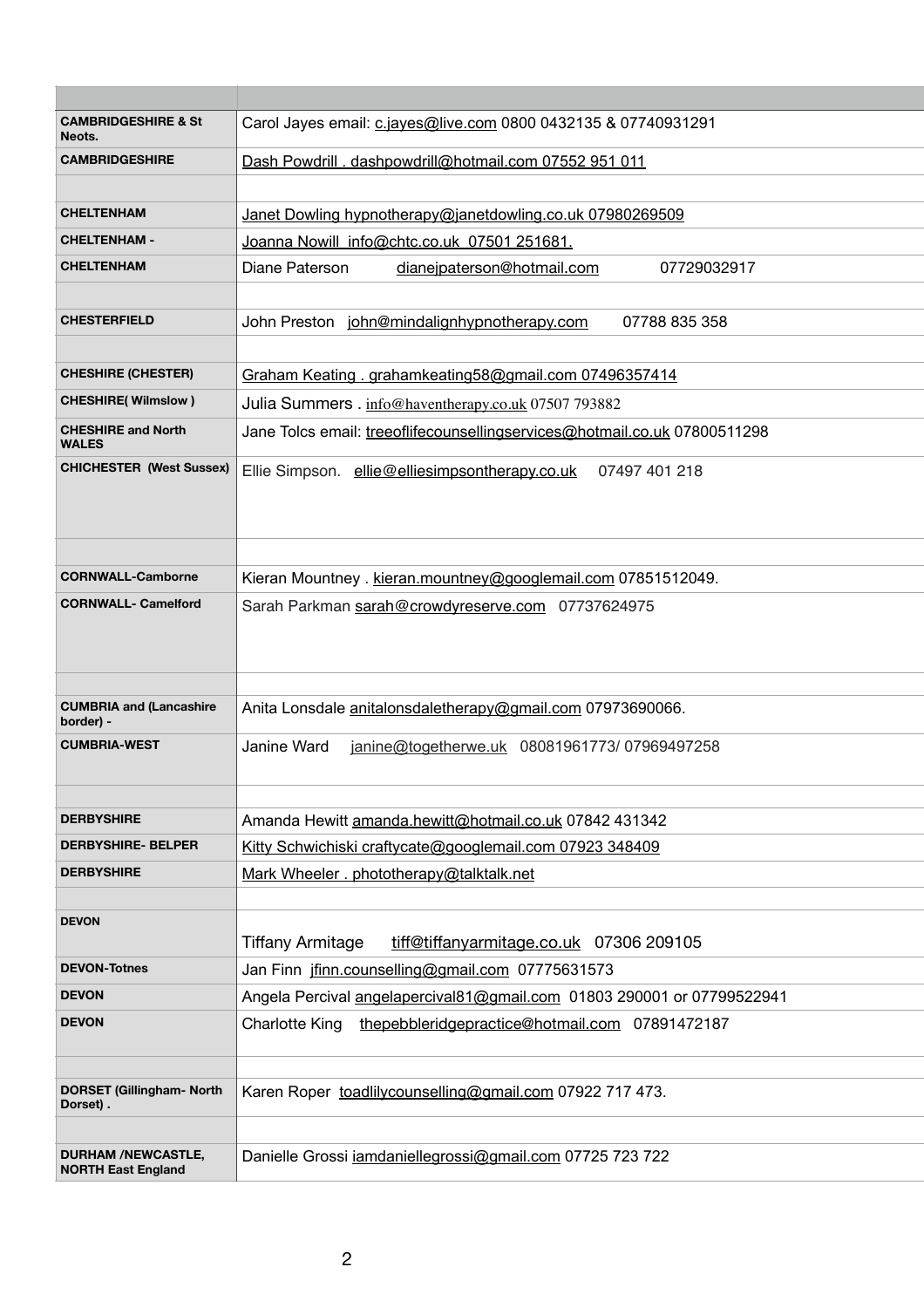| <b>DURHAM(County Durham</b><br>and Tees Valley, (North East<br>England). | Sue Smith sue-smith@outlook.com 07771540193                                |
|--------------------------------------------------------------------------|----------------------------------------------------------------------------|
|                                                                          |                                                                            |
| <b>ESSEX</b>                                                             | Alina Jundo alina.jundo@gmail.com 07468435779                              |
| <b>ESSEX</b>                                                             | Neil Pickering neil pickering@msn.com 07946 377465 07784 939168            |
| <b>ESSEX (Wiltham)</b>                                                   | Jonathan Youssef jcounselling@hotmail.com 07397004526                      |
|                                                                          |                                                                            |
| <b>GLOUCESTERSHIRE</b>                                                   | Angela Brown angela@angelabrownhypnotherapy.com<br>07795547070             |
| <b>GLOUCESTERSHIRE</b>                                                   | Lisa Cartlidge - lisa@lisacartlidge.co.uk 07769 320121                     |
| <b>GLOUCESTERSHIRE</b>                                                   | Meryl Hargreaves kingfishercounselling@yahoo.com 07943018808               |
| <b>GLOUCESTERSHIRE</b><br><b>STROUD.</b>                                 | Esther Limberg esther@gymforthemind.co.uk 07766741116                      |
| <b>GLOUCESTERSHIRE</b>                                                   | Laura Salter<br>info@laurasalter.co.uk 07749 813600                        |
|                                                                          |                                                                            |
| <b>HAMPSHIRE (ALTON)</b>                                                 | Debbie Griffin. debbiegriffincounselling@gmail.com 07500282425             |
| <b>HAMPSHIRE</b>                                                         | Kim Knowles . treeoflifecounsellingservices@hotmail.co.uk 07849125777      |
|                                                                          |                                                                            |
| <b>HEREFORDSHIRE (HAY-ON-</b><br>WYE_                                    | Sarah Hamilton. haycounselling@gmail.com 07580 482751                      |
| <b>HEREFORDSHIRE</b>                                                     | Jenifer Higgins jenifer.higgins@btinternet.com 07768 377561                |
|                                                                          |                                                                            |
|                                                                          |                                                                            |
| <b>HERTFORDSHIRE</b>                                                     | <b>Gary Aldridge</b><br>Info@aldridgecounsellingservices.co.uk 07506858195 |
|                                                                          |                                                                            |
| <b>HERTFORDSHIRE (POTTERS</b><br>BAR)                                    | Karen Bland sltherapycentre@gmail.com 07891209081                          |
| <b>HERTFORDSHIRE</b>                                                     | Denise Harrison denise@deniseharrison.co.uk 07890 028412                   |
| <b>HERTFORDSHIRE</b>                                                     | Verity Lewis Email: veritylewis@ymail.com Tel: 07846 609151                |
| <b>HERTFORDSHIRE</b>                                                     | Frances Masters MBACP frances.masters@btinternet.com 01525 873039          |
| <b>HERTFORDSHIRE</b><br><b>BOREHAMWOOD</b>                               | Rochelle Newington info@workitouttogether.co.uk<br>07906 841199            |
|                                                                          |                                                                            |
| <b>ISLE OF WIGHT</b>                                                     | Timothy Goddard royalswantim@hotmail.co.uk 07449019440                     |
|                                                                          |                                                                            |
|                                                                          |                                                                            |
| <b>KENT-BROMLEY</b>                                                      | Tayba Azim<br><u>t.a.azim@hotmail.co.uk</u><br>07960424547                 |

| <b>KENT-Ramsgate</b>                          | Victoria Hocking. victoriahocking75@gmail.com 07784 493579         |
|-----------------------------------------------|--------------------------------------------------------------------|
| <b>KENT-Maidstone and</b><br><b>Tenterden</b> | Graham Landi info@grahamlandiwellbeing.co.uk 01622 202328          |
| <b>KENT-Sevenoaks and</b><br>Westerham        | Naomi Marston. naomi@lifecarecounselling.com 07904 091563          |
| <b>KENT-Gravesend-</b>                        | Si Mason si23969@me.com 07966 409894                               |
| <b>KENT-Gravesend-</b>                        | carrie@clearviewcounselling.co.uk<br>Carrie Munday<br>07952 985056 |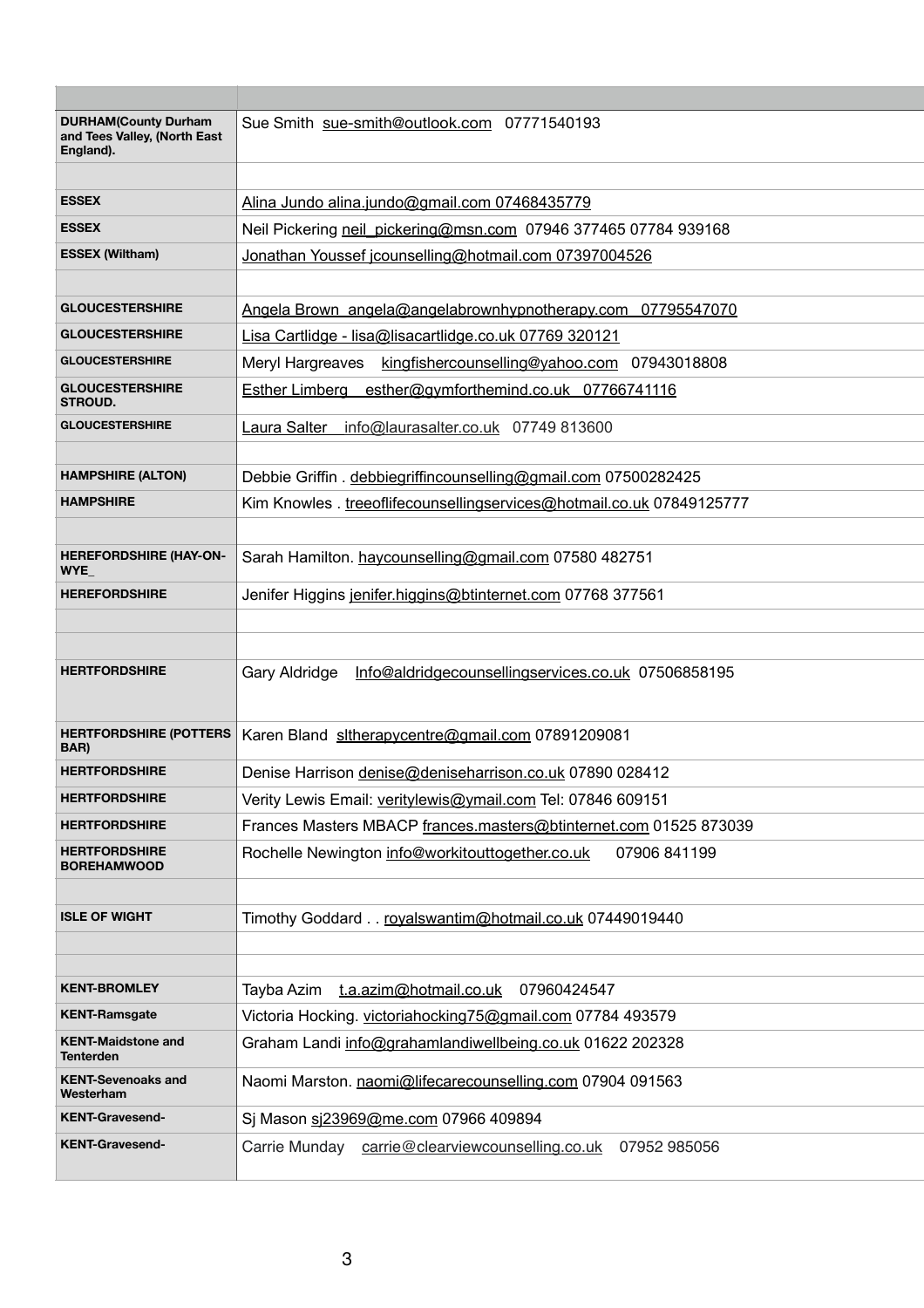| <b>KENT Gravesend-</b>                                | Nikki Onraet breathecounselling@yahoo.com 07961 958217                      |
|-------------------------------------------------------|-----------------------------------------------------------------------------|
| <b>KENT-BROMLEY</b>                                   | Leah O'Shaughnessy. loshaughnessy@gmail.com 07850 380269.                   |
| <b>KENT-Medways Town Area</b>                         | Caroline Zanussi zanugem@hotmail.com 07905405282                            |
| <b>KENT-Medways</b>                                   | sabrina.williams@londoncounsellors.co.uk<br>07917113225<br>Sabrina Williams |
|                                                       |                                                                             |
| <b>KIDDERMINSTER</b><br><b>(CLEOBURY MORTIMER -</b>   | Emily Fieldhouse emilyfieldhouse74@gmail.com 07847 553454 / 01299 271628    |
| <b>LANCASHIRE-PRESTON</b>                             | Paula Davies info@aracounselling.co.uk Tel: 07393 693994                    |
| <b>LANCASHIRE</b>                                     | Pearl Farrell - pfarrellcouns@yahoo.co.uk 07936 117481                      |
| <b>LANCASHIRE</b>                                     | Lesley Hurst<br><u>lesleyhurstlifecoach@outlook.com</u><br>07583158219      |
| <b>LEAMINGTON SPA</b>                                 | Ann Jennings . Ann@counselling.space 07743 903648                           |
| <b>LEAMINGTON SPA</b>                                 | Mary Paterson<br>mary@marypcounselling.co.uk 07846 730757.                  |
| <b>LEAMINGTON SPA</b>                                 | Timothy Goddard royalswantim@hotmail.co.uk 07449 019 440                    |
| <b>LEEDS</b>                                          | Tayba Azim tayba@bee-cap.co.uk 07960 424547                                 |
| <b>LEEDS</b>                                          | Georgia Cooper Info@anchor-therapy.co.uk<br>07710 024 595                   |
| <b>LEEDS</b>                                          | Rachael Elliott rachaelelliott73@yahoo.co.uk<br>07738 589613                |
| <b>LEEDS /BRADFORD</b>                                | Adeola ILuyomade anotherhope@outlook.co.uk 07578317246.                     |
| <b>LEEDS</b>                                          | Maddy Godinho maddygodinho5730@gmail.com 07443907570                        |
| <b>LEEDS</b>                                          | John Maher<br>innerfocustorecover@gmail.com (07) 831 625 311                |
| <b>LEEDS</b>                                          | calmthechaoscounselling@gmail.com 07392 766305<br>Janine Munt               |
| <b>LEEDS</b>                                          | Sue Sutton suesutton01@yahoo.co.uk. 07894087066                             |
| <b>LEEDS-, CHURWELL</b>                               | Julia Webster julia75.counselling@gmail.com 07763 511481                    |
| <b>LEEDS AND WAKEFIELD</b>                            | Helen Wilson. helenwilson299@gmail.com 07734309440.                         |
| <b>LEICESTERSHIRE</b>                                 | Tamar Challis tamarhiveleics@gmail.com 07763254000                          |
| <b>LEICESTERSHIRE NW /</b><br><b>SOUTH DERBYSHIRE</b> | Sharon Chapman chapman.sharon800@gmail.com . 07938969762                    |
| <b>LEICESTERSHIRE</b>                                 |                                                                             |
|                                                       | amandareadcounselling@gmail.com<br>Amanda Read<br>07707062481               |
| <b>LEICESTERSHIRE</b><br><b>HINCKLEY</b>              | Vicky Tunaley enquiries@tranceforachange.com 0797 054 0389                  |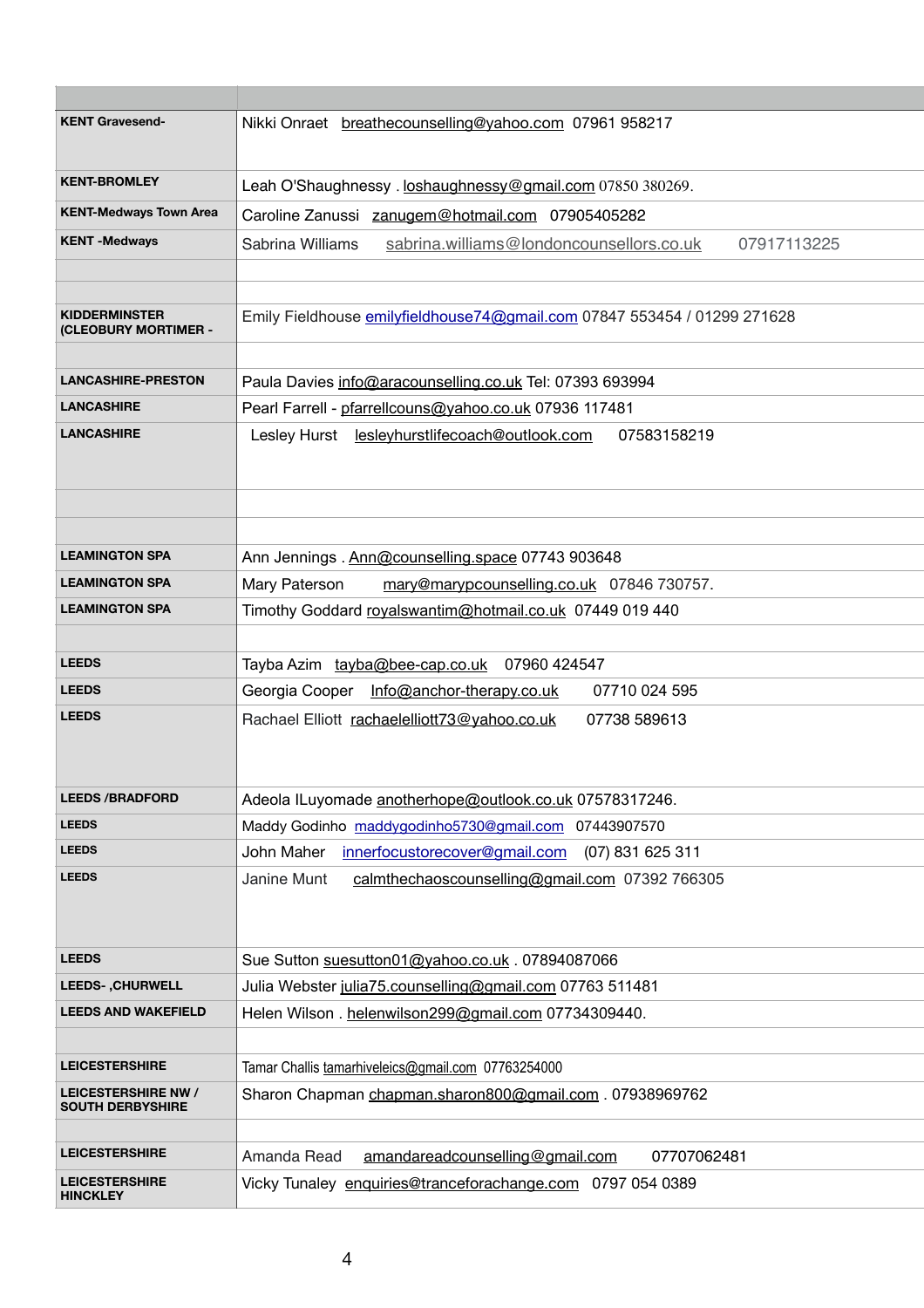| <b>LEICESTERSHIRE</b>                                           | Miriam Ismail<br>miriamismailcounselling@gmail.com<br>07359 114888.         |
|-----------------------------------------------------------------|-----------------------------------------------------------------------------|
| <b>LINCOLNSHIRE-SLEAFORD</b>                                    | Denise Bolsover. denisebtherapy@gmail.com Tel: 07828 900798                 |
| <b>LINCOLNSHIRE</b>                                             | Sue Daniels jigsawcounsel@btconnect.com . 01507 608020                      |
| <b>LINCOLN</b>                                                  | Penny Smith pennysmith690@btinternet.com 07593 275163.                      |
| <b>LINCOLNSHIRE-SPALDING</b>                                    | Lisa Waterhouse lisa@lisawaterhouse.co.uk 07388 878 318                     |
| <b>LINCOLN</b>                                                  | Debbie washington<br>debbie@nwcounsellinghub.co.uk<br>01522 253809          |
|                                                                 |                                                                             |
| <b>LIIVERPOOL AND WIRRAL</b>                                    | Julie Chan chanju@hotmail.co.uk Tel- 07703858136.                           |
| LIVERPOOL, MERSEYSIDE<br><b>AND THE WIRRAL</b>                  | Alison Kathryn Evans counselling.practitioner@gmail.com 07941508729         |
| LIVERPOOL-CHILDWALL                                             | Jill McCormack jill.mccormack@live.co.uk 07701 000929                       |
|                                                                 |                                                                             |
|                                                                 |                                                                             |
| <b>LONDON:South Woodford,</b><br><b>Buckhurst Hill, Romford</b> | Marie Asaolu . Marie.Asaolu@protonmail.com 07411536732                      |
| <b>LONDON, THAMES DITTON,</b><br><b>SURREY</b>                  | Rachel Shattock Dawson. rachel@therapyonthames.co.uk 07941 851308           |
| <b>LONDON-Shepperton</b>                                        | Letitia Green Igreencounselling@gmail.com 07895 933 393                     |
| <b>Kent - Medway</b>                                            | Chamari Leelasena chamari@findself.co.uk 07872 953 061                      |
| <b>LONDON=Liverpool street.</b>                                 | Leah O'Shaughnessy. loshaughnessy@gmail.com 07850 380269.                   |
| <b>LONDON-PUTNEY</b>                                            | Paula Reardon paula.reardon03@btinternet,com. 020 8788 7020<br>07818 218108 |
| <b>LONDON</b>                                                   | Anthony Ryb anthony@arybcounselling.co.uk 07785 714 254                     |
| <b>LONDON</b>                                                   | Mariann Sebestyen Info@newlifetherapy-hypnotherapy.com<br>07732738966       |
| <b>LONDON EC1</b>                                               | shemina@mastersbeyond.com 07581 070 205                                     |
| <b>LONDON (ENFIELD)</b>                                         | Clare Vincent clarevincent@hotmail.com 07813 332120                         |
| <b>LONDON (FINCHLEY)</b>                                        | Nicole Valens nicolepvalens@gmail.com<br>07905 288046                       |
| <b>LONDON - South -stockwell/</b><br>clapham/brixton            | Sabrina Williams<br>sabrina.williams@londoncounsellors.co.uk<br>07917113225 |
|                                                                 |                                                                             |
| <b>MANCHESTER, WARRINGTO</b><br>$N-$                            | Ania Dopierala dopierala.ania@gmail.com 07956768832                         |

| <b>MANCHESTER (Stockport and</b><br>Salford) | Jason Goudie jason.goudie@infinity-counselling.co.uk Tel: 07397 775 133 |
|----------------------------------------------|-------------------------------------------------------------------------|
| <b>MANCHESTER (CHOLRTON)</b>                 | Jocelyn Harvey jocelynharvey counselling@gmail.com<br>07710028169       |
| <b>MANCHESTER and</b><br>surrounding         | Mharrie Innes mharriei@hotmail.com 07746273467.                         |
| <b>MANCHESTER CITY</b><br><b>CENTRE</b>      | Julia Summers . info@haventherapy.co.uk 07507 793882                    |
| <b>GREATER MANCHESTER-</b><br><b>WIGAN</b>   | Francesca Darling frankiedarling49@gmail.com 07540789904                |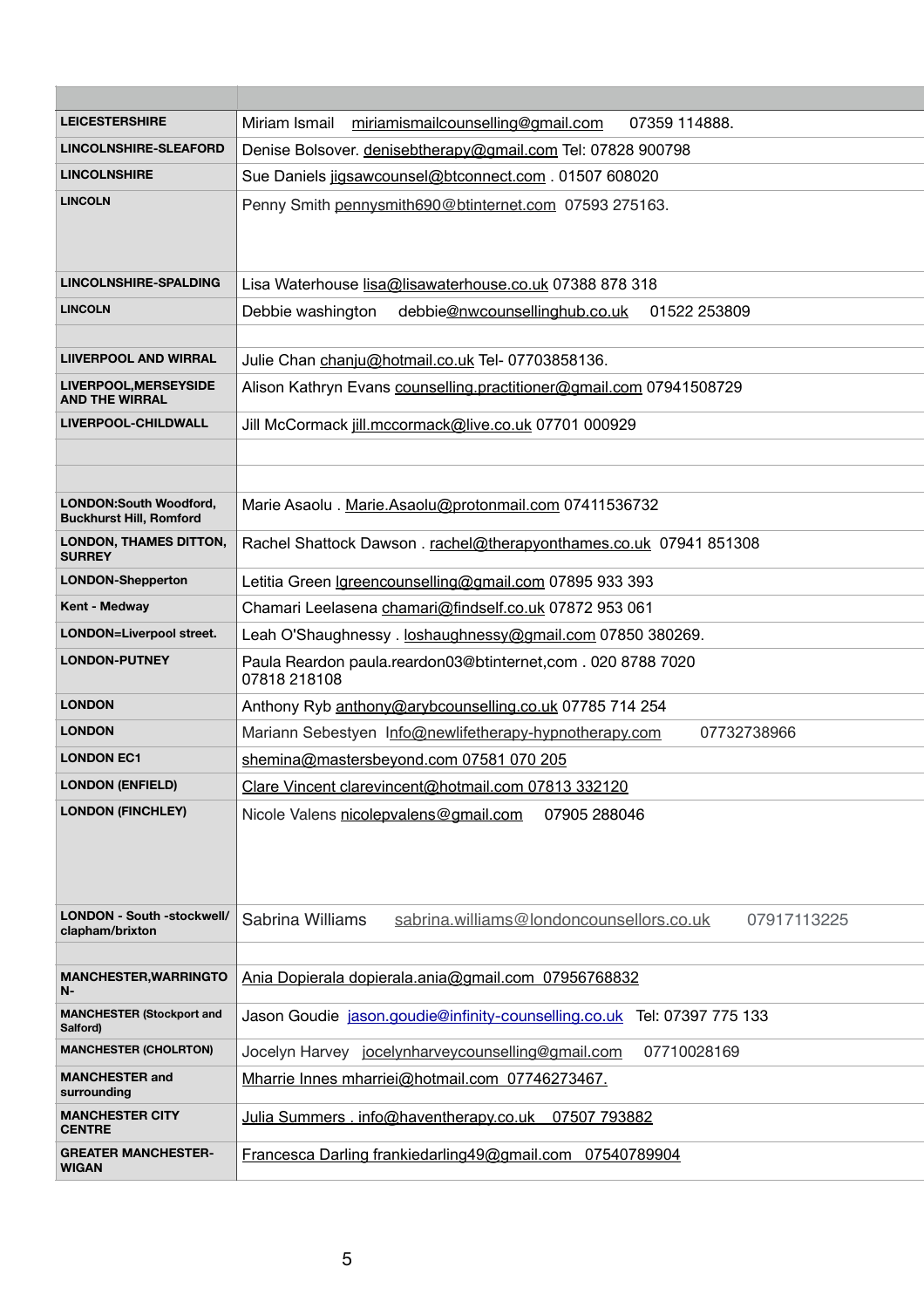| <b>GREATER MANCHESTER-</b><br><b>WIGAN</b>                 | Kate Glover kategcounselling@outlook.com<br>07766 649 996                  |
|------------------------------------------------------------|----------------------------------------------------------------------------|
| <b>GREATER MANCHESTER-</b><br><b>WIGAN</b>                 | Maria Sayer maria@treasurechestcounselling.co.uk<br>07762002934            |
| <b>MERSEYSIDE (Southport)</b>                              | Satwant Badsha<br>support@southportcounsellingservice.co.uk<br>07923637666 |
| <b>MERSEYSIDE (Southport)</b>                              | Catherine Eland info@birkdalehypnotherapy.co.uk 07825047849                |
| <b>MERSEYSIDE-SEFTON</b>                                   | Kim Balmer Kim.balmer59@hotmail.co.uk 07886 777 910                        |
|                                                            |                                                                            |
| <b>MERSEYSIDE</b>                                          | Vicky Green - victoria.green@rasamerseyside.org 07501490253                |
| <b>MERSEYSIDE</b>                                          | Laura Keegan Laura. Keegan@rasamerseyside.org Liverpool 0151 558 180K      |
| <b>MERSEYSIDE and</b><br><b>Cheshire, Wirral</b>           | Barbara Smith. basandpls@gmail.com Warrington. 07901837040                 |
| <b>MERSEYSIDE-WIRRAL</b>                                   | Jennifer Thomas tomo26655@aol.com 07984008455                              |
| <b>MERSEYSIDE</b>                                          | Lorraine Wood. Lorraine. Wood@rasamerseyside.org 07760764421               |
|                                                            |                                                                            |
| <b>MIDDLESEX Hounslow</b>                                  | Alexandra Allen. Oallen@hotmail.co.uk<br>07973909526                       |
| <b>MILTON KEYNES</b>                                       | Ilse Leenders ilseleenders@btinternet.com . 07809 773546                   |
| <b>MILTON KEYNES</b>                                       | Stella Oneill . stella.oneill55@gmail.com 07742445030                      |
| <b>MILTON KEYNES/BUCKS</b>                                 | Szőcs Janka jankaszocs@gmail.com 07706960380,                              |
| <b>NORTHAMPTON - Corby</b>                                 | Cari Campbell 07947627361 stuart.cari@gmail.com                            |
| <b>NORTHAMPTON-South</b>                                   | Cindy Hancock www.cindymoonflower.co.uk 0797 4443363                       |
| <b>NORTHAMPTON- Kettering</b><br>and within Leicestershire | Iris Tinto tinto.iris@yahoo.co.uk 07731 757284                             |
| <b>NORFOLK</b>                                             | Tanya Kecskes<br>tanya@tanyakecskes-counselling.com 07506 488345           |
|                                                            |                                                                            |
| <b>NOTTINGHAMSHIRE</b>                                     | Louise Hazelwood, <u>louise@hazelwood1.co.uk</u> 07515 448640              |
|                                                            |                                                                            |
| <b>OXFORD-OXFORDSHIRE</b>                                  | Tina Bakradjieva oshypnotherapy@yahoo.co.uk Tel.07837281693.               |
| <b>OXFORD</b>                                              | Stephanie McGee. Info@stephmcgeehypnotherapy.com 07733103184               |
| <b>OXFORDSHIRE-Wheatley</b>                                | Jane Pendry jane@sense-ability.co.uk 07843 813883                          |
| <b>OXFORD</b>                                              | Kim Watson watsonki5@gmail.com Tel 01865 340399                            |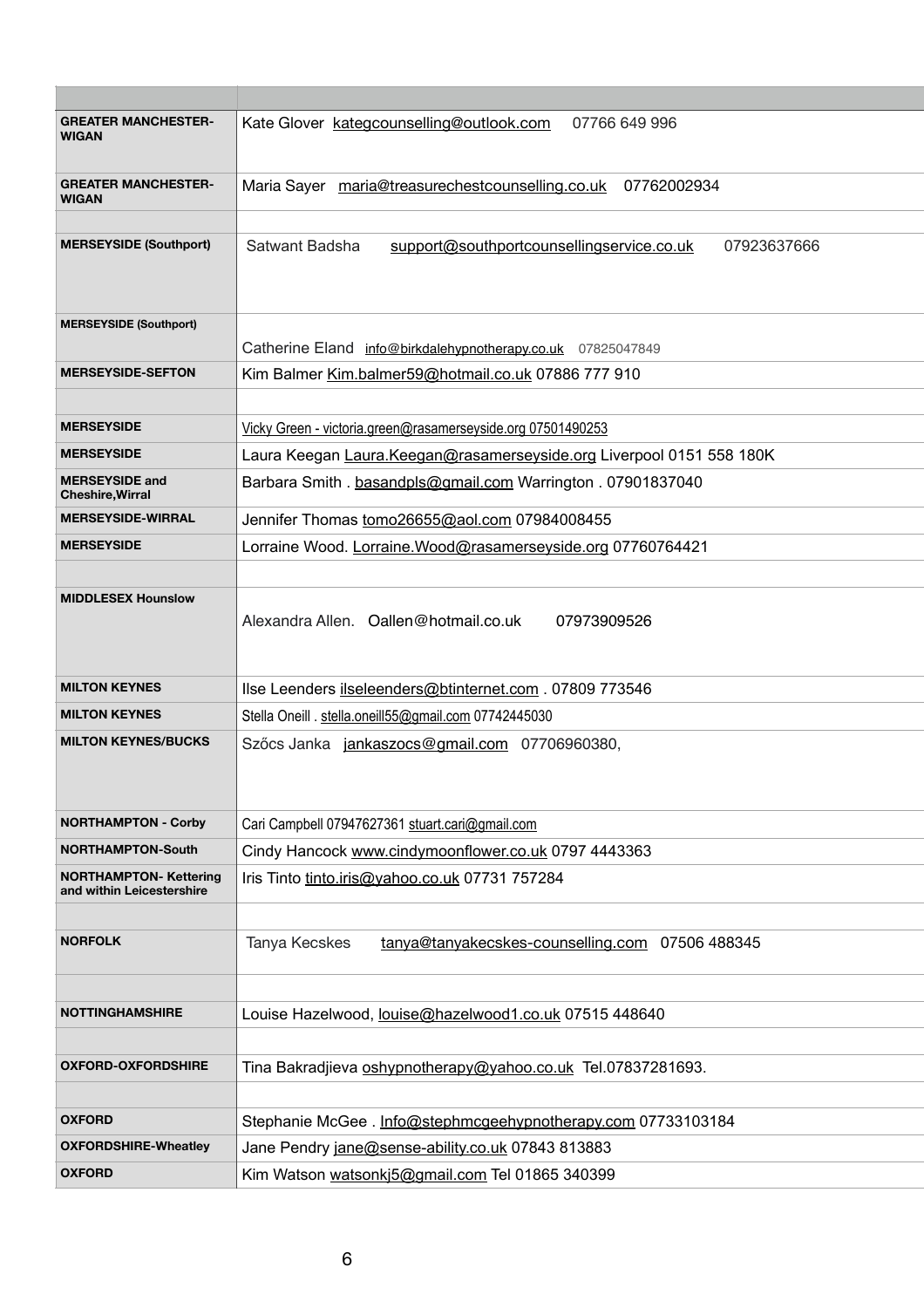| <b>OXFORDSHIRE/</b><br>Northamptonshire, Bucks, Wa<br>rks            |                                                                        |
|----------------------------------------------------------------------|------------------------------------------------------------------------|
| <b>PLYMOUTH</b>                                                      | Anneliese Mckibbin. Eliese.Mckibbin@protonmail.com<br>07760 727637     |
|                                                                      |                                                                        |
| <b>SOMERSET</b>                                                      | Tamsin Denbigh hello@tamsindenbighhypnotherapy.com 07599 439695        |
| <b>SOMERSET-Taunton</b>                                              | <b>Sharon Dyke</b><br>info@sharondykehypnotherapy.co.uk<br>07766250113 |
| <b>SOMERSET-NORTH AND</b><br><b>Weston Supermare</b>                 | Dr Rachel Gillibrand rachel@seaviewtherapies.com<br>01934 623062       |
| <b>SOMERSET-Street</b>                                               | Christina Bix<br>christinabix@yahoo.co.uk<br>07813404754.              |
|                                                                      |                                                                        |
| <b>SURREY -Kingswood</b>                                             | James Clatworthy<br>jamesclatworthy@gmail.com $07502$ 210890           |
| <b>SURREY- Chobham and</b><br><b>Shepperton Middlesex</b>            | Letitia Green <u>Igreencounselling@gmail.com</u> . 07895 933 393       |
| <b>SURREY - FARNHAM</b>                                              | Fiona Cam fiona cam@hotmail.com . 01428 653406                         |
| <b>SURREY - FARNHAM</b>                                              | Ros Knowles rosknowles@btinternet.com 07715 174286                     |
| <b>SURREY BORDER</b>                                                 | Morris, Beverley Beverley.Morris@treloar.org.uk. 01420 547400          |
| <b>SURREY NORTH/ LONDON</b><br><b>BORDER</b>                         | Rachel Shattock Dawson rachel@therapyonthames.co.uk 07941 851308       |
| <b>SURREY-Epsom</b>                                                  | Maria Drinkald drinkaldm@gmail.com 07740877025                         |
| <b>SURREY-Woking</b>                                                 | Barbara Jukes barbarajukes@icloud.com 0777 562 6621.                   |
| <b>SURREY Sanderstead</b>                                            | Sarah Warrington<br>sarahw678@aol.com<br>07749 991476                  |
| <b>SURREY Dorking</b>                                                | Hannah Schellander info@hannahschellander.com 07846 508117             |
|                                                                      |                                                                        |
| <b>SUSSEX WEST AND</b><br><b>SURREY</b>                              | Sarah Stanley sstanleyhypno@gmail.com 07850995869                      |
| <b>WILTSHIRE</b>                                                     |                                                                        |
|                                                                      | Sue Harper sue@sueharpertherapy.com. 07981 458986                      |
| <b>WILTSHIRE</b>                                                     | Nicola Kellock n.kellock@talkmoves.co.uk 07704935041                   |
| <b>WILTSHIRE</b>                                                     | Liz Strain lizstrain1@gmail.com<br>07840 306915.                       |
| <b>WORCESTER</b>                                                     | drtlavis@gmail.com<br>Dr. Tracy Lavis<br>07973 234336.                 |
| <b>WORCESTERHIRE-</b><br><b>KIDDERMINSTER</b>                        | Bev Laban bevlaban@outlook.com 07810 734 222                           |
| <b>WORCESTERSHIRE-</b><br><b>KIDDERMINSTER,</b><br><b>BRIDGMORTH</b> | Kate Spohrer katespohrer@hotmail.com 07806301328                       |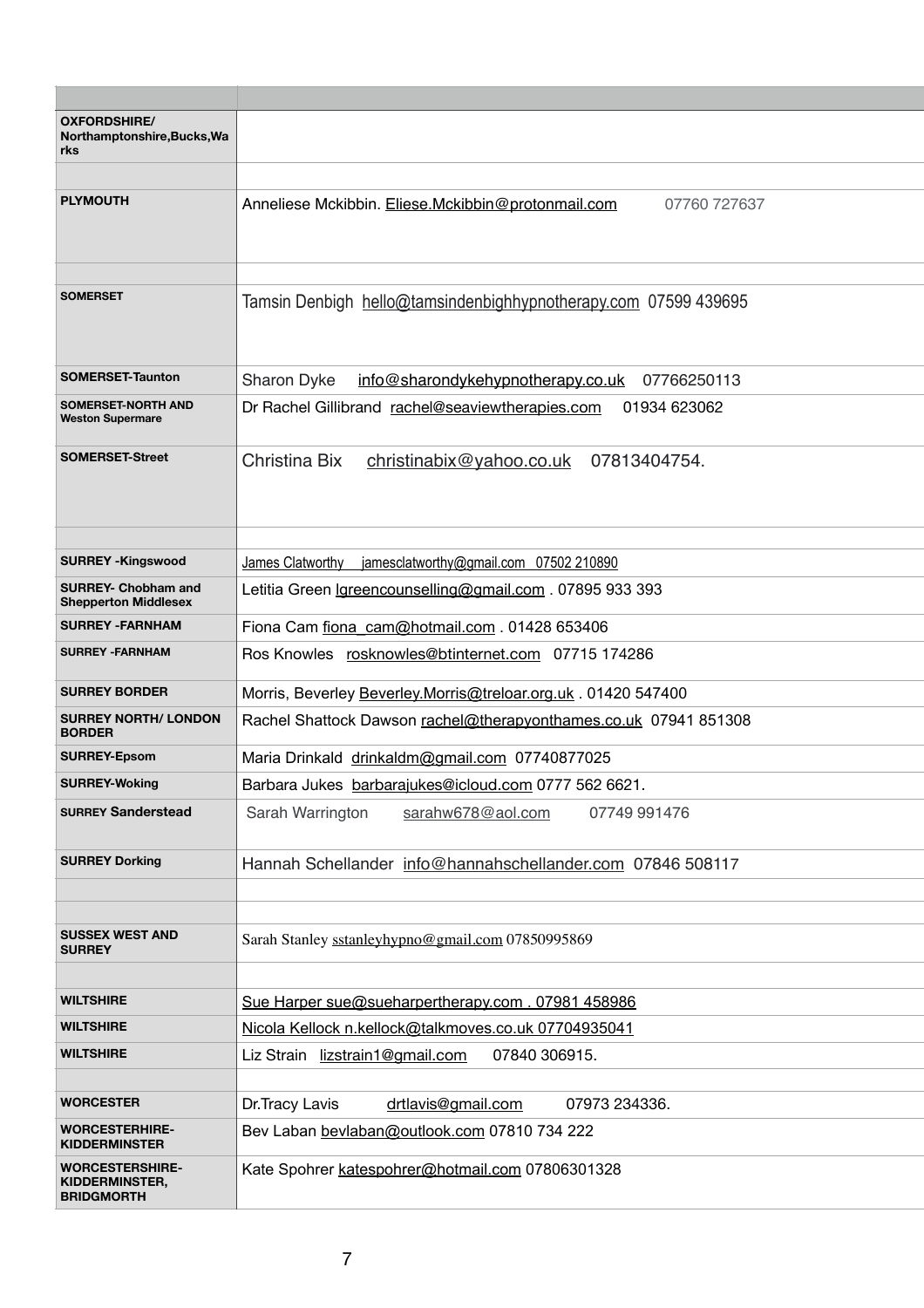| <b>YORKSHIRE EAST-Cherry</b><br><b>Burton</b>    | Paula Cullen paula@paulacullen.co.uk 07715498500                                            |
|--------------------------------------------------|---------------------------------------------------------------------------------------------|
| YORKSHIRE NORTH-<br>Scarborough                  | Jane Hupston . janeminder@hotmail.com 07792847171                                           |
| YORKSHIRE - WAKEFIELD                            | Jayne Lane jaynelane91@gmail.com 07753 328167                                               |
| YORKSHIRE NORTH-<br><b>Stockton on Tees</b>      | Karen Lowe abckarenlowe@outlook.com 01642 913060 - Mobile: 07971072789                      |
| YORKSHIRE NORTH-<br><b>Harrogate</b>             | Heather Meek hmcounselling@btinternet.com 07864 396843.                                     |
| YORKSHIRE WEST and<br><b>Calderdale</b>          | Ruth Netherwood.ruthnetherwoodcounselling@gmail.com 07542892619.                            |
| YORKSHIRE SOUTH-<br><b>Barnsley</b>              | Dawn Denham<br>dawndenham65@gmail.com<br>447376278558                                       |
| YORKSHIRE SOUTH-<br><b>Barnsley</b>              | Janet Whittingham wadworth51@gmail.com 07982626280                                          |
| <b>YORK</b>                                      | Jackie Wilkinson. jacqueline.wilkinson@talktalk.net . 01904 492 032 . 07707591330           |
|                                                  | <b>WALES</b>                                                                                |
| <b>CARDIFF</b>                                   | Cliona Vaughan<br>clionavaughancounselling@gmail.com<br>07309 573241                        |
| <b>CARDIFF</b>                                   | Dorothea Read. northcardifftherapy@gmail.com<br>07767350683                                 |
| <b>WALES-CHEPSTOW</b>                            | Lisset Burrett counsellinginchepstow@gmail.com 07838255046                                  |
| <b>WALES NORTH</b>                               | treeoflifecounsellingservices@hotmail.co.uk 07800511298<br>Jane Tolcs                       |
| <b>WALES NORTH Denbighshire,</b>                 | info@sarahzielonka.com<br>Sarah Zielonka<br>07568 321336                                    |
| <b>WALES SOUTH (MERTHYR</b><br>TYDFIL)           | Kym Dalley kymdalley67@gmail.com . 07766601341                                              |
| <b>WALES BRECON</b>                              | Rachel Philbrick, email: rachelptherapist@gmail.com. 07963936176                            |
| <b>WALES NORTH</b>                               | Jackie Browne Email: jackiebrowne1@outlook.com                                              |
| <b>WALES-POWYS</b>                               | Michelle Gaspar Michelle.Gaspar@wales.nhs.uk 07960 006212. Available also Private referrals |
| <b>WALES-ABERGAVENNY</b><br><b>Monmouthshire</b> | Angharad Britton . info@parryhypnotherapy.com 01873 831427                                  |
| <b>WALES NORTH</b>                               | Julie Mcfadden julesmcf@me.com<br>07949 395781                                              |
|                                                  | <b>NORTHERN IRELAND</b>                                                                     |
| <b>NORTHERN IRELAND</b><br>-JORDANSTOWN, BELFAST | Linda-Jayne Elliott lindajayne@familyworksni.com TEL: 07578427034.                          |
| <b>NORTHERN IRELAND</b>                          | Anna Maria Carroll annamaria@amcounselling.com NO PRIVATE WORK                              |
|                                                  |                                                                                             |
|                                                  |                                                                                             |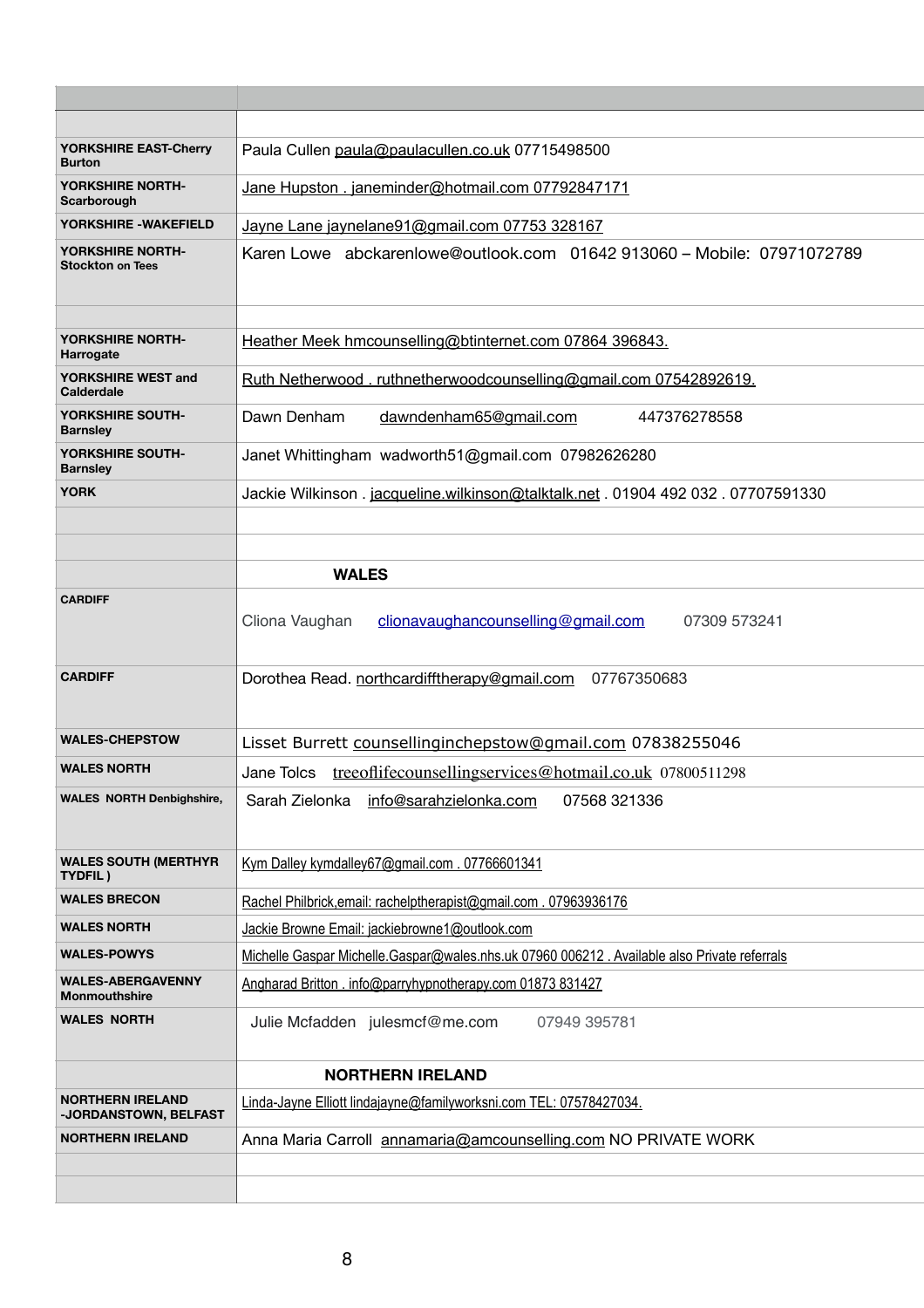|                         | <b>SCOTLAND</b>                                                                                                                   |
|-------------------------|-----------------------------------------------------------------------------------------------------------------------------------|
| <b>ABERDEEN</b>         | Sam Luxford<br>sam@samluxfordhypnotherapy.com<br>07867 936505                                                                     |
| <b>EDINBURGH</b>        | Gillian Forrester<br>gillian@forresterhypnotherapy.com 07999 726 463                                                              |
| <b>FIFE</b>             | Barbara Maxwell b.maxwell@live.co.uk 07789133609.                                                                                 |
| <b>GLASGOW-AIRDRIE</b>  | Amanda Colquhoun amandacolquhoun30@gmail.com Glasgow Priory Hospital 0141 636 6116                                                |
| <b>GASGOW-HAMILTON</b>  | Karen Cleland. Karen L C@hotmail.co.uk 07934325022                                                                                |
| <b>GLASGOW-AIRDRIE</b>  | Steven Redmond Redmondsteven@hotmail.co.uk 07516819179                                                                            |
| <b>ROMANIA</b>          | <b>ROMANIA</b>                                                                                                                    |
|                         |                                                                                                                                   |
| <b>Bucharest</b>        | <b>Over 80 Rewind Practioners</b>                                                                                                 |
|                         | Contact:                                                                                                                          |
|                         | Eugen Popa .https://www.eugencpopa.ro                                                                                             |
|                         |                                                                                                                                   |
| <b>SOUTH AFRICA</b>     | <b>SOUTH AFRICA</b>                                                                                                               |
|                         | For Practitioners in South Africa                                                                                                 |
| <b>KNYSNA</b>           | "Still blown away by the success of the technique!!!"                                                                             |
|                         | Karin du Plessis DIRECTOR FAMSA KNYSNA. 044 3825129                                                                               |
|                         | dirknysna@famsa.org.za                                                                                                            |
|                         |                                                                                                                                   |
| <b>ITALY</b>            | <b>ITALY</b>                                                                                                                      |
|                         |                                                                                                                                   |
| <b>VERONA</b>           | Rewind accredited trainer                                                                                                         |
|                         | Dott. Sergio Poletti                                                                                                              |
|                         | sergiopoletti58@gmail.com                                                                                                         |
|                         | http://stressposttraumatico.it/                                                                                                   |
|                         |                                                                                                                                   |
|                         |                                                                                                                                   |
| <b>VICENZA E VERONA</b> | Carlo Matteo Callegaro <callegaro@cooperativapedagogika.it> Pedagogika Cooperativa Sociale O</callegaro@cooperativapedagogika.it> |
|                         |                                                                                                                                   |
| <b>PERUGIA</b>          | Dott.ssa Silvia Salvarelli. silvia.salvarelli@gmail.com Cellulare: 333/9710594                                                    |

| <b>USA</b> | <b>USA</b>                                   |
|------------|----------------------------------------------|
|            | <b>FLORIDA</b>                               |
|            | <b>TULANE</b>                                |
|            | Charles Figley, Ph.D.charlesfigley@gmail.com |
|            | Tulane University                            |
|            |                                              |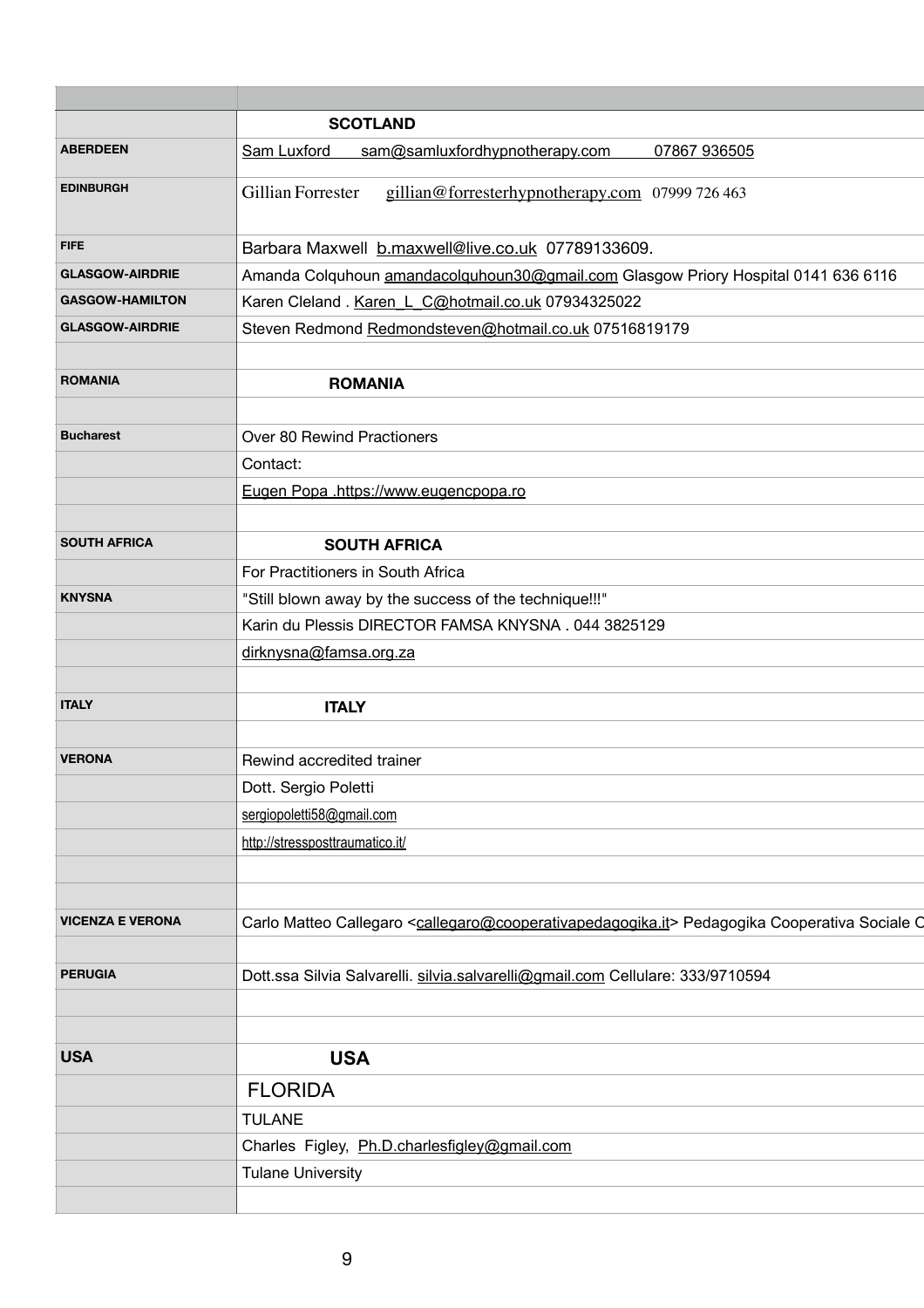| OHIO (Cincinnati)                                                 |
|-------------------------------------------------------------------|
| Mary Feldman maryllc@protonmail.com                               |
|                                                                   |
| <b>QATAR</b>                                                      |
|                                                                   |
| A. Brzezinska aleksandrapsychotherapist@gmail.com                 |
|                                                                   |
| <b>AUSTRALIA</b>                                                  |
| <b>MELBOURNE</b>                                                  |
| Georgina Delmain georginadelamain@gmail.com $+61484240368$        |
|                                                                   |
| <b>NEW ZEALAND</b>                                                |
| <b>WELLINGTON</b>                                                 |
| ibohealthsystems4u@gmail.com<br>Keri Onyewu<br>+64 (0) 275349051. |
|                                                                   |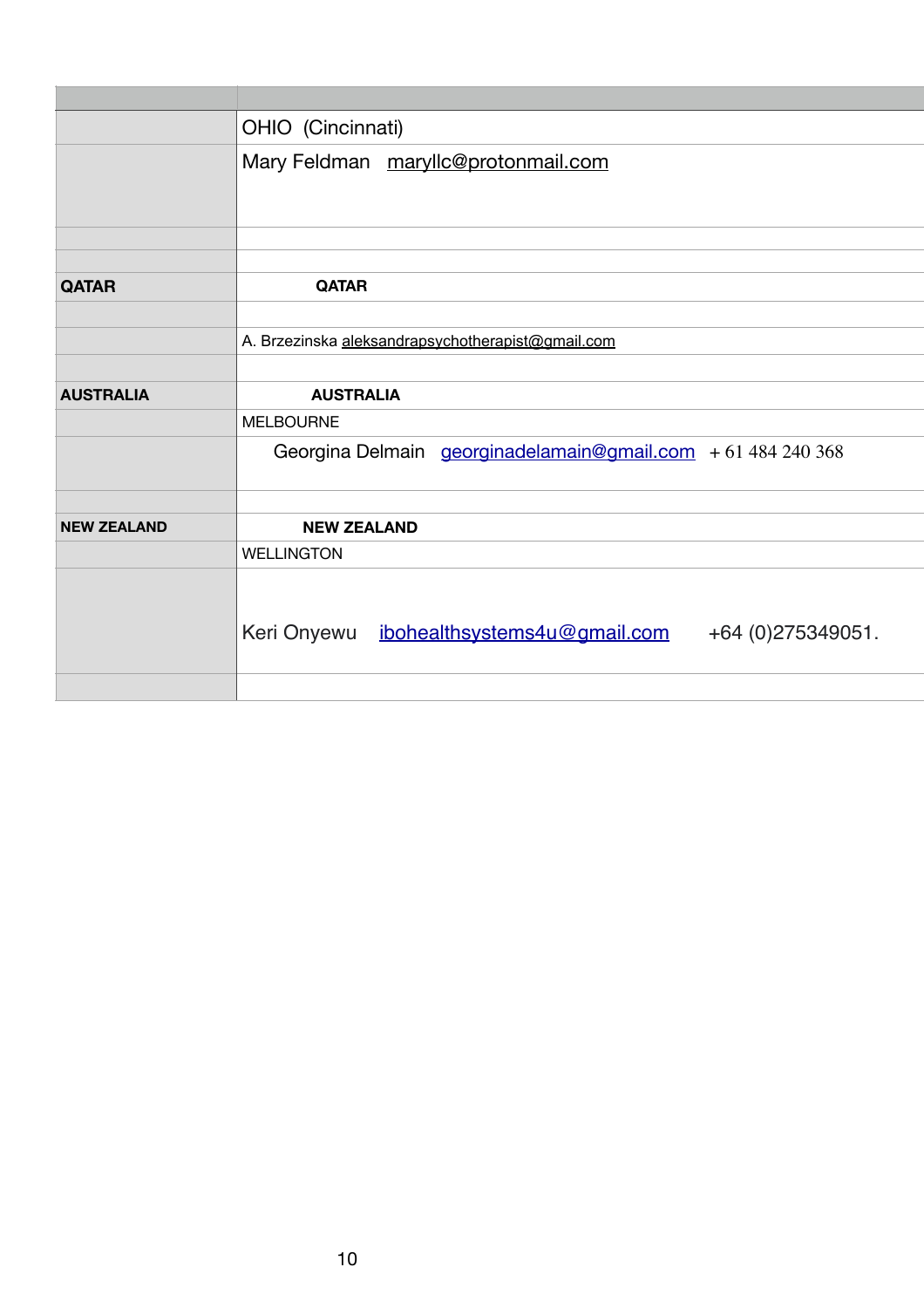| <b>BASINGSTOKE</b>                             |  |  |  |
|------------------------------------------------|--|--|--|
|                                                |  |  |  |
| <b>BASILDON ESSEX</b>                          |  |  |  |
| <b>BATH-Bristol</b>                            |  |  |  |
|                                                |  |  |  |
| <b>BEDFORD -Bedfordshire</b>                   |  |  |  |
| <b>BEDFORDSHIRE Leighton</b>                   |  |  |  |
| <b>Buzzard</b>                                 |  |  |  |
| <b>BEDFORDSHIRE</b>                            |  |  |  |
| <b>BEDFORDSHIRE</b>                            |  |  |  |
|                                                |  |  |  |
| <b>BIRMINGHAM</b>                              |  |  |  |
| (NORTHFIELD)<br><b>BIRMINGHAM and</b>          |  |  |  |
| <b>WOLVERHAMPTON</b>                           |  |  |  |
| <b>BIRMINGHAM -</b>                            |  |  |  |
| <b>BIRMINGHAM -</b>                            |  |  |  |
| <b>BIRMINGHAM-OLDBURY</b>                      |  |  |  |
|                                                |  |  |  |
| <b>BRIGHTON</b>                                |  |  |  |
|                                                |  |  |  |
| <b>BRISTOL</b>                                 |  |  |  |
| <b>BRISTOL</b>                                 |  |  |  |
| <b>BRISTOL -</b>                               |  |  |  |
| <b>BRISTOL</b>                                 |  |  |  |
| <b>BRISTOL</b>                                 |  |  |  |
| <b>BRISTOL</b>                                 |  |  |  |
| <b>BRISTOL</b>                                 |  |  |  |
|                                                |  |  |  |
|                                                |  |  |  |
| <b>BROMLEY</b>                                 |  |  |  |
|                                                |  |  |  |
| <b>BUCKS-High Wyconbe</b>                      |  |  |  |
| <b>BUCKS</b>                                   |  |  |  |
| <b>BUCKS (Chesham)</b>                         |  |  |  |
| <b>BUCKS-Bourne End</b>                        |  |  |  |
|                                                |  |  |  |
| <b>BURTON ON TRENT -</b>                       |  |  |  |
|                                                |  |  |  |
| <b>CAMBRIDGESHIRE and St.</b><br><b>Neotts</b> |  |  |  |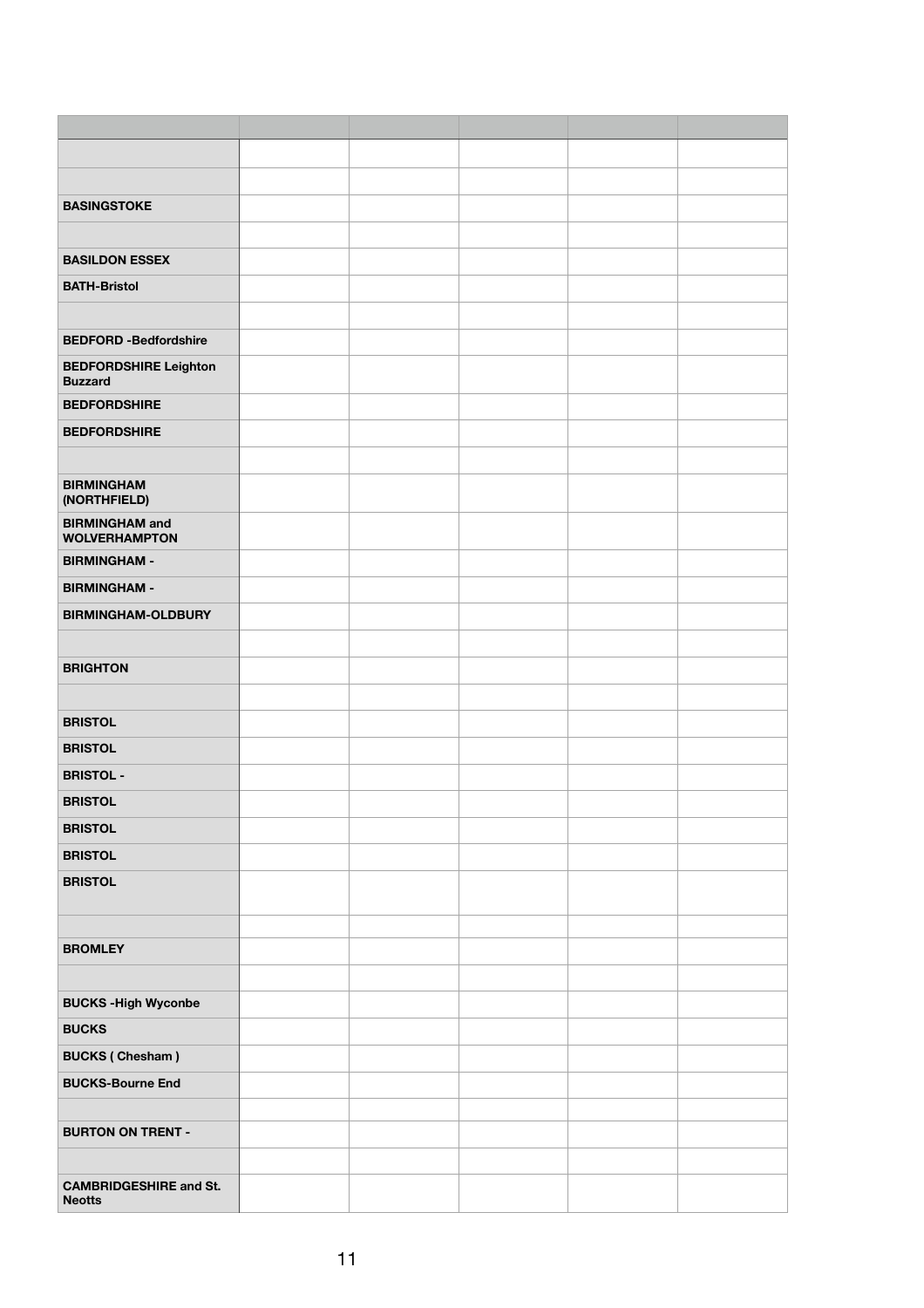| <b>CAMBRIDGESHIRE &amp; St</b><br>Neots.               |  |  |  |
|--------------------------------------------------------|--|--|--|
| <b>CAMBRIDGESHIRE</b>                                  |  |  |  |
|                                                        |  |  |  |
| <b>CHELTENHAM</b>                                      |  |  |  |
| <b>CHELTENHAM -</b>                                    |  |  |  |
| <b>CHELTENHAM</b>                                      |  |  |  |
|                                                        |  |  |  |
| <b>CHESTERFIELD</b>                                    |  |  |  |
|                                                        |  |  |  |
| <b>CHESHIRE (CHESTER)</b>                              |  |  |  |
| <b>CHESHIRE(Wilmslow)</b>                              |  |  |  |
| <b>CHESHIRE and North</b><br><b>WALES</b>              |  |  |  |
| <b>CHICHESTER (West Sussex)</b>                        |  |  |  |
|                                                        |  |  |  |
|                                                        |  |  |  |
|                                                        |  |  |  |
| <b>CORNWALL-Camborne</b>                               |  |  |  |
| <b>CORNWALL- Camelford</b>                             |  |  |  |
|                                                        |  |  |  |
|                                                        |  |  |  |
| <b>CUMBRIA and (Lancashire</b>                         |  |  |  |
| border) -                                              |  |  |  |
| <b>CUMBRIA-WEST</b>                                    |  |  |  |
|                                                        |  |  |  |
| <b>DERBYSHIRE</b>                                      |  |  |  |
| <b>DERBYSHIRE- BELPER</b>                              |  |  |  |
| <b>DERBYSHIRE</b>                                      |  |  |  |
|                                                        |  |  |  |
| <b>DEVON</b>                                           |  |  |  |
| <b>DEVON-Totnes</b>                                    |  |  |  |
| <b>DEVON</b>                                           |  |  |  |
| <b>DEVON</b>                                           |  |  |  |
|                                                        |  |  |  |
| <b>DORSET (Gillingham- North</b>                       |  |  |  |
| Dorset).                                               |  |  |  |
|                                                        |  |  |  |
| <b>DURHAM /NEWCASTLE,</b><br><b>NORTH East England</b> |  |  |  |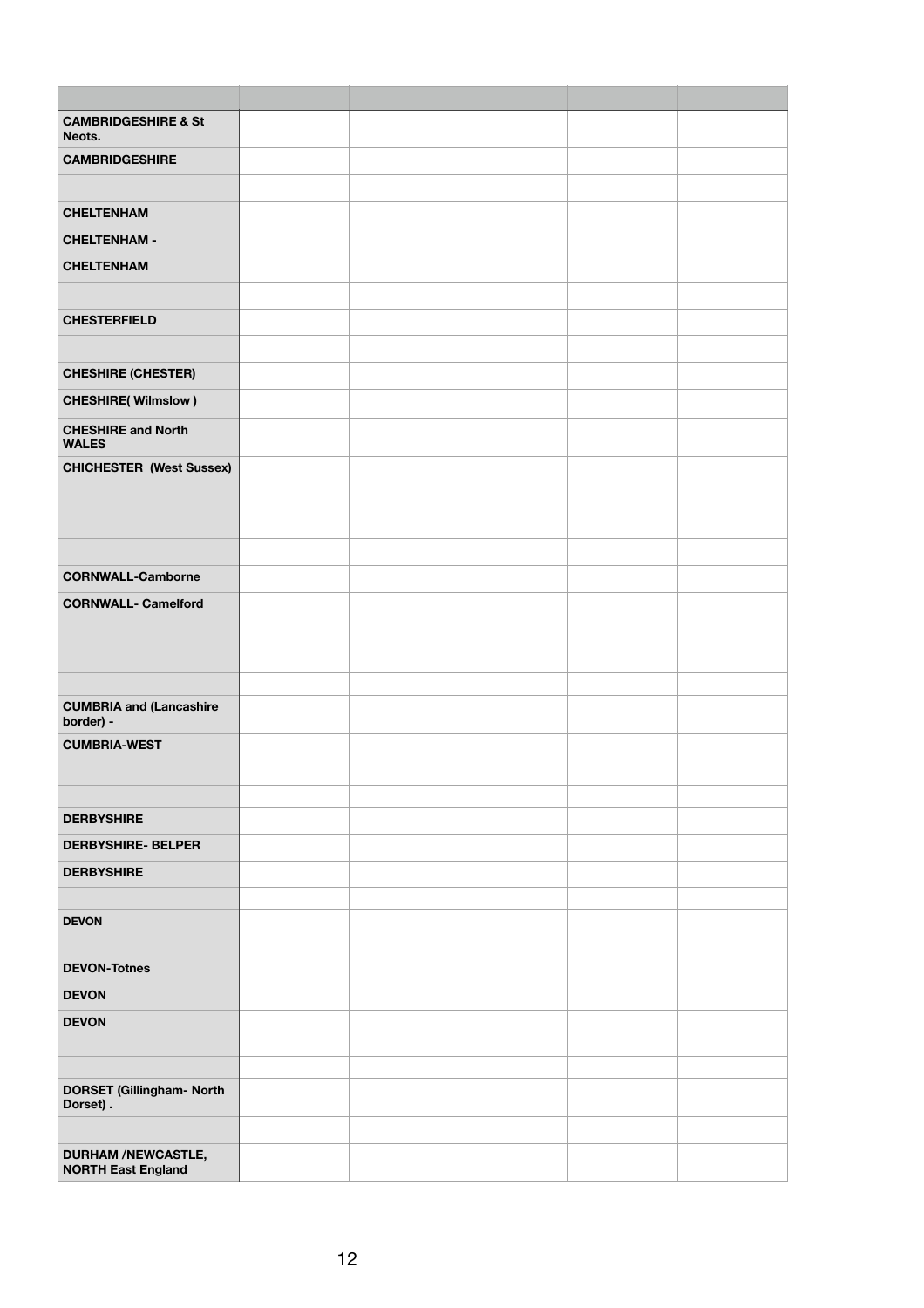| <b>DURHAM(County Durham</b><br>and Tees Valley, (North East<br>England). |  |  |  |
|--------------------------------------------------------------------------|--|--|--|
| <b>ESSEX</b>                                                             |  |  |  |
| <b>ESSEX</b>                                                             |  |  |  |
| <b>ESSEX (Wiltham)</b>                                                   |  |  |  |
|                                                                          |  |  |  |
| <b>GLOUCESTERSHIRE</b>                                                   |  |  |  |
| <b>GLOUCESTERSHIRE</b>                                                   |  |  |  |
| <b>GLOUCESTERSHIRE</b>                                                   |  |  |  |
| <b>GLOUCESTERSHIRE</b><br><b>STROUD.</b>                                 |  |  |  |
| <b>GLOUCESTERSHIRE</b>                                                   |  |  |  |
| <b>HAMPSHIRE (ALTON)</b>                                                 |  |  |  |
| <b>HAMPSHIRE</b>                                                         |  |  |  |
|                                                                          |  |  |  |
| <b>HEREFORDSHIRE (HAY-ON-</b><br>WYE                                     |  |  |  |
| <b>HEREFORDSHIRE</b>                                                     |  |  |  |
|                                                                          |  |  |  |
|                                                                          |  |  |  |
| <b>HERTFORDSHIRE</b>                                                     |  |  |  |
| <b>HERTFORDSHIRE (POTTERS</b><br>BAR)                                    |  |  |  |
| <b>HERTFORDSHIRE</b>                                                     |  |  |  |
| <b>HERTFORDSHIRE</b>                                                     |  |  |  |
| <b>HERTFORDSHIRE</b>                                                     |  |  |  |
| <b>HERTFORDSHIRE</b><br><b>BOREHAMWOOD</b>                               |  |  |  |
|                                                                          |  |  |  |
| <b>ISLE OF WIGHT</b>                                                     |  |  |  |
|                                                                          |  |  |  |
| <b>KENT-BROMLEY</b>                                                      |  |  |  |
| <b>KENT-Ramsgate</b>                                                     |  |  |  |
| <b>KENT-Maidstone and</b><br><b>Tenterden</b>                            |  |  |  |
| <b>KENT-Sevenoaks and</b><br>Westerham                                   |  |  |  |
| <b>KENT-Gravesend-</b>                                                   |  |  |  |
| <b>KENT-Gravesend-</b>                                                   |  |  |  |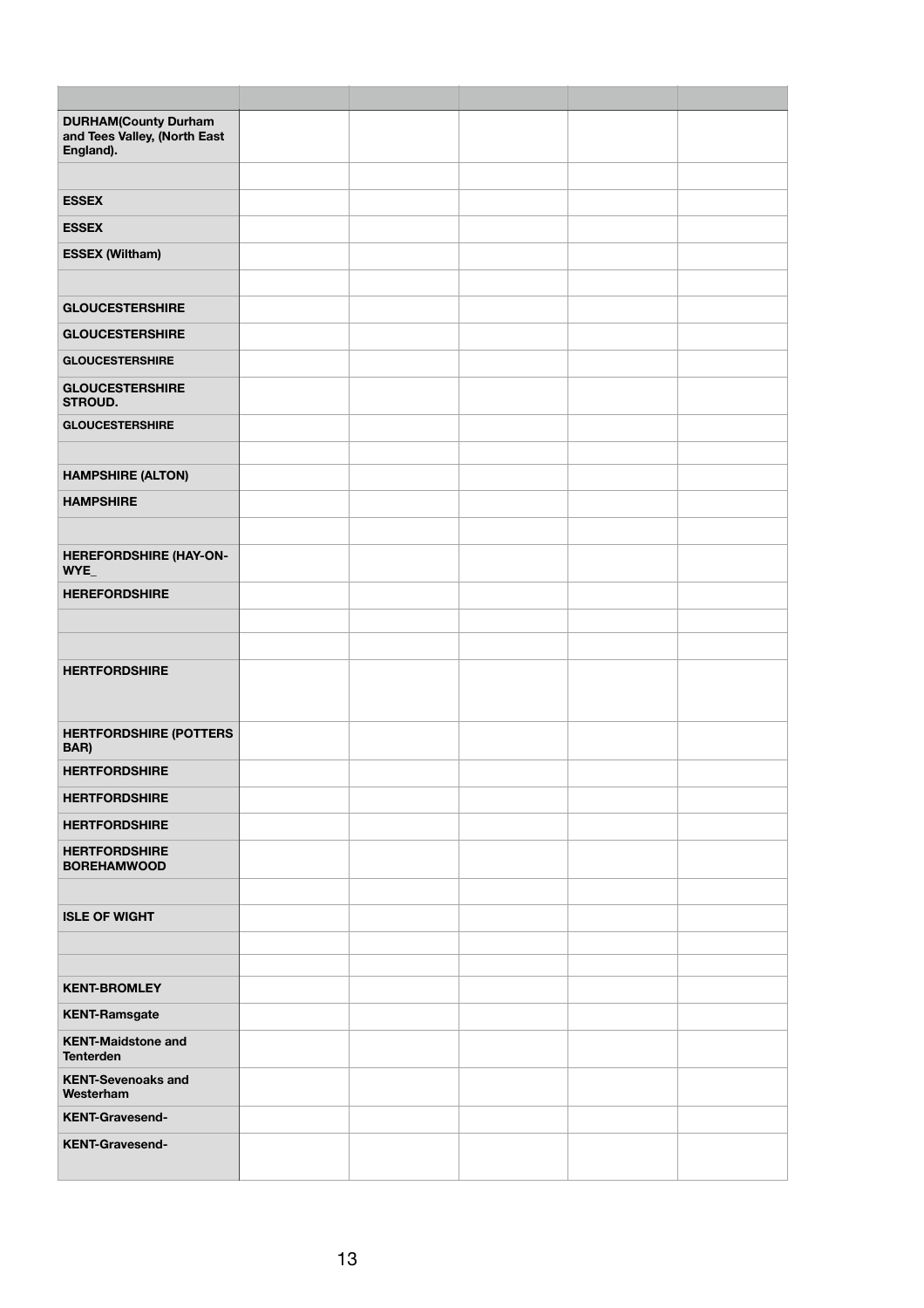| <b>KENT Gravesend-</b>                         |  |  |  |
|------------------------------------------------|--|--|--|
|                                                |  |  |  |
| <b>KENT-BROMLEY</b>                            |  |  |  |
| <b>KENT-Medways Town Area</b>                  |  |  |  |
| <b>KENT-Medways</b>                            |  |  |  |
|                                                |  |  |  |
|                                                |  |  |  |
| <b>KIDDERMINSTER</b><br>(CLEOBURY MORTIMER -   |  |  |  |
|                                                |  |  |  |
| <b>LANCASHIRE-PRESTON</b>                      |  |  |  |
| <b>LANCASHIRE</b>                              |  |  |  |
| <b>LANCASHIRE</b>                              |  |  |  |
|                                                |  |  |  |
|                                                |  |  |  |
|                                                |  |  |  |
|                                                |  |  |  |
| <b>LEAMINGTON SPA</b>                          |  |  |  |
| <b>LEAMINGTON SPA</b>                          |  |  |  |
| <b>LEAMINGTON SPA</b>                          |  |  |  |
|                                                |  |  |  |
| <b>LEEDS</b>                                   |  |  |  |
| <b>LEEDS</b>                                   |  |  |  |
| <b>LEEDS</b>                                   |  |  |  |
|                                                |  |  |  |
| <b>LEEDS /BRADFORD</b>                         |  |  |  |
| <b>LEEDS</b>                                   |  |  |  |
| <b>LEEDS</b>                                   |  |  |  |
| <b>LEEDS</b>                                   |  |  |  |
|                                                |  |  |  |
|                                                |  |  |  |
| <b>LEEDS</b>                                   |  |  |  |
| <b>LEEDS-, CHURWELL</b>                        |  |  |  |
| <b>LEEDS AND WAKEFIELD</b>                     |  |  |  |
|                                                |  |  |  |
| <b>LEICESTERSHIRE</b>                          |  |  |  |
| LEICESTERSHIRE NW /<br><b>SOUTH DERBYSHIRE</b> |  |  |  |
|                                                |  |  |  |
| <b>LEICESTERSHIRE</b>                          |  |  |  |
| <b>LEICESTERSHIRE</b>                          |  |  |  |
| <b>HINCKLEY</b>                                |  |  |  |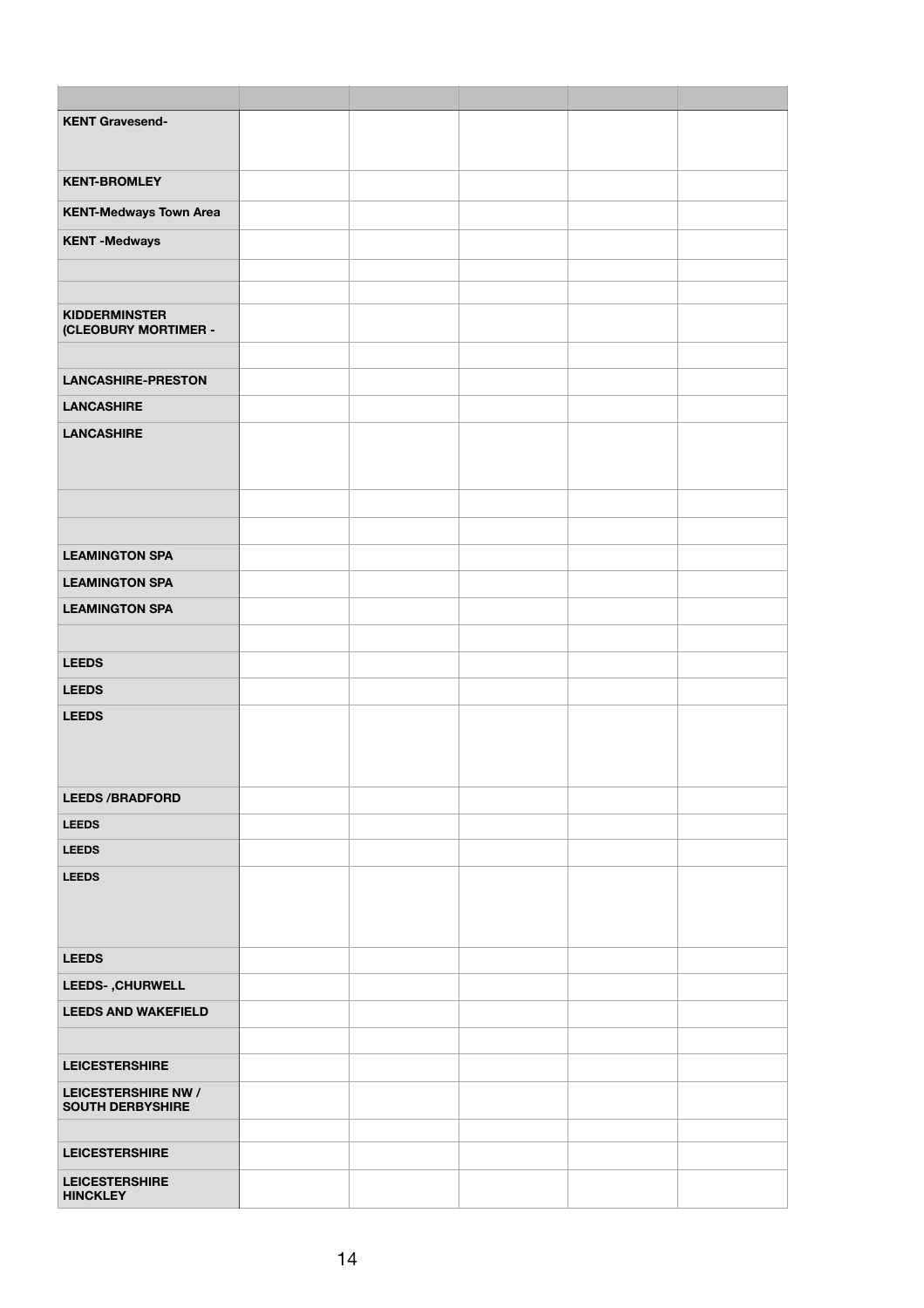| <b>LEICESTERSHIRE</b>                                    |  |  |  |
|----------------------------------------------------------|--|--|--|
| <b>LINCOLNSHIRE-SLEAFORD</b>                             |  |  |  |
| <b>LINCOLNSHIRE</b>                                      |  |  |  |
| <b>LINCOLN</b>                                           |  |  |  |
|                                                          |  |  |  |
|                                                          |  |  |  |
| <b>LINCOLNSHIRE-SPALDING</b>                             |  |  |  |
| <b>LINCOLN</b>                                           |  |  |  |
|                                                          |  |  |  |
| <b>LIIVERPOOL AND WIRRAL</b>                             |  |  |  |
| LIVERPOOL, MERSEYSIDE<br><b>AND THE WIRRAL</b>           |  |  |  |
| LIVERPOOL-CHILDWALL                                      |  |  |  |
|                                                          |  |  |  |
|                                                          |  |  |  |
| LONDON:South Woodford,<br><b>Buckhurst Hill, Romford</b> |  |  |  |
| LONDON, THAMES DITTON,                                   |  |  |  |
| <b>SURREY</b>                                            |  |  |  |
| <b>LONDON-Shepperton</b>                                 |  |  |  |
| <b>Kent - Medway</b>                                     |  |  |  |
| <b>LONDON=Liverpool street.</b>                          |  |  |  |
| <b>LONDON-PUTNEY</b>                                     |  |  |  |
| <b>LONDON</b>                                            |  |  |  |
| <b>LONDON</b>                                            |  |  |  |
| <b>LONDON EC1</b>                                        |  |  |  |
| <b>LONDON (ENFIELD)</b>                                  |  |  |  |
| <b>LONDON (FINCHLEY)</b>                                 |  |  |  |
|                                                          |  |  |  |
|                                                          |  |  |  |
|                                                          |  |  |  |
| LONDON - South -stockwell/                               |  |  |  |
| clapham/brixton                                          |  |  |  |
|                                                          |  |  |  |
| <b>MANCHESTER, WARRINGTO</b><br>$N-$                     |  |  |  |
| <b>MANCHESTER (Stockport and</b><br>Salford)             |  |  |  |
| <b>MANCHESTER (CHOLRTON)</b>                             |  |  |  |
| <b>MANCHESTER and</b><br>surrounding                     |  |  |  |
| <b>MANCHESTER CITY</b><br><b>CENTRE</b>                  |  |  |  |
| <b>GREATER MANCHESTER-</b><br><b>WIGAN</b>               |  |  |  |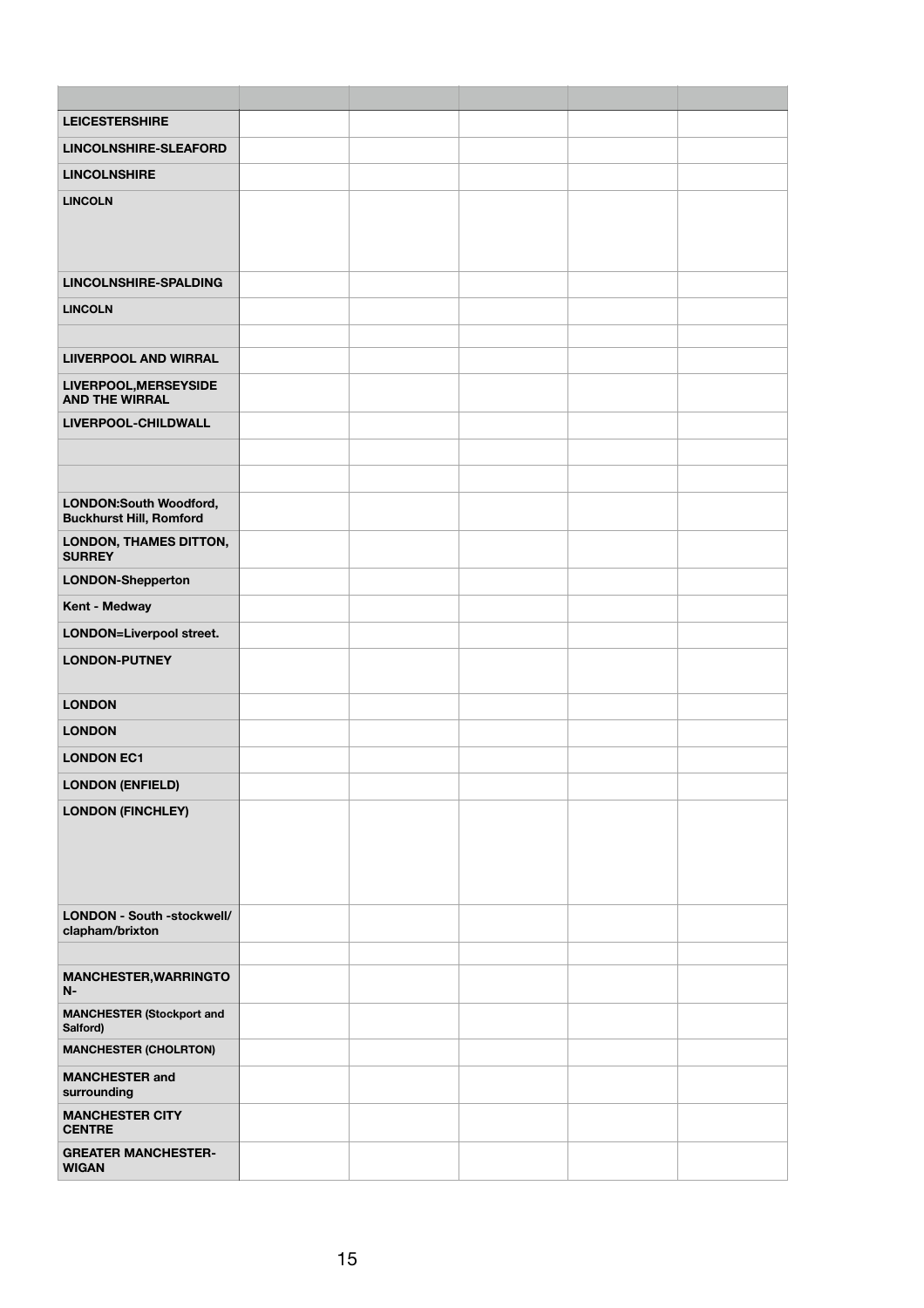| <b>GREATER MANCHESTER-</b><br><b>WIGAN</b>                 |  |  |  |
|------------------------------------------------------------|--|--|--|
| <b>GREATER MANCHESTER-</b><br><b>WIGAN</b>                 |  |  |  |
|                                                            |  |  |  |
| <b>MERSEYSIDE (Southport)</b>                              |  |  |  |
| <b>MERSEYSIDE (Southport)</b>                              |  |  |  |
| <b>MERSEYSIDE-SEFTON</b>                                   |  |  |  |
| <b>MERSEYSIDE</b>                                          |  |  |  |
| <b>MERSEYSIDE</b>                                          |  |  |  |
| <b>MERSEYSIDE and</b><br><b>Cheshire, Wirral</b>           |  |  |  |
| <b>MERSEYSIDE-WIRRAL</b>                                   |  |  |  |
| <b>MERSEYSIDE</b>                                          |  |  |  |
| <b>MIDDLESEX Hounslow</b>                                  |  |  |  |
|                                                            |  |  |  |
| <b>MILTON KEYNES</b>                                       |  |  |  |
| <b>MILTON KEYNES</b>                                       |  |  |  |
| <b>MILTON KEYNES/BUCKS</b>                                 |  |  |  |
| <b>NORTHAMPTON - Corby</b>                                 |  |  |  |
| <b>NORTHAMPTON-South</b>                                   |  |  |  |
| <b>NORTHAMPTON- Kettering</b><br>and within Leicestershire |  |  |  |
| <b>NORFOLK</b>                                             |  |  |  |
|                                                            |  |  |  |
| <b>NOTTINGHAMSHIRE</b>                                     |  |  |  |
| <b>OXFORD-OXFORDSHIRE</b>                                  |  |  |  |
| <b>OXFORD</b>                                              |  |  |  |
| <b>OXFORDSHIRE-Wheatley</b>                                |  |  |  |
| <b>OXFORD</b>                                              |  |  |  |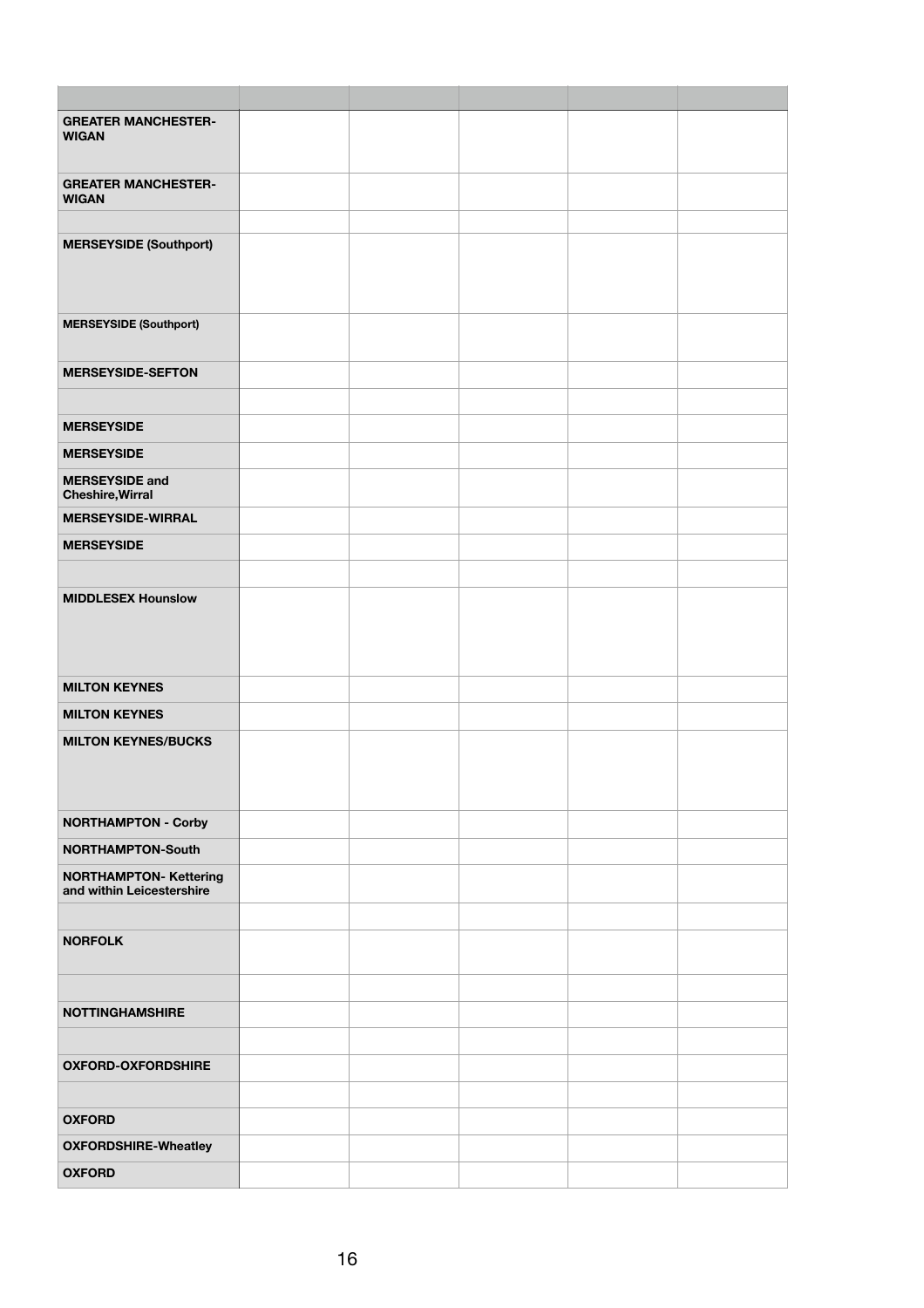| <b>OXFORDSHIRE/</b><br>Northamptonshire, Bucks, Wa<br>rks            |  |  |  |
|----------------------------------------------------------------------|--|--|--|
| <b>PLYMOUTH</b>                                                      |  |  |  |
| <b>SOMERSET</b>                                                      |  |  |  |
| <b>SOMERSET-Taunton</b>                                              |  |  |  |
| <b>SOMERSET-NORTH AND</b><br><b>Weston Supermare</b>                 |  |  |  |
| <b>SOMERSET-Street</b>                                               |  |  |  |
| <b>SURREY - Kingswood</b>                                            |  |  |  |
| <b>SURREY- Chobham and</b><br><b>Shepperton Middlesex</b>            |  |  |  |
| <b>SURREY -FARNHAM</b>                                               |  |  |  |
| <b>SURREY - FARNHAM</b>                                              |  |  |  |
| <b>SURREY BORDER</b><br><b>SURREY NORTH/ LONDON</b><br><b>BORDER</b> |  |  |  |
| <b>SURREY-Epsom</b>                                                  |  |  |  |
| <b>SURREY-Woking</b>                                                 |  |  |  |
| <b>SURREY Sanderstead</b>                                            |  |  |  |
| <b>SURREY Dorking</b>                                                |  |  |  |
|                                                                      |  |  |  |
| <b>SUSSEX WEST AND</b><br><b>SURREY</b>                              |  |  |  |
|                                                                      |  |  |  |
| <b>WILTSHIRE</b>                                                     |  |  |  |
| <b>WILTSHIRE</b>                                                     |  |  |  |
| <b>WILTSHIRE</b>                                                     |  |  |  |
| <b>WORCESTER</b>                                                     |  |  |  |
| <b>WORCESTERHIRE-</b><br><b>KIDDERMINSTER</b>                        |  |  |  |
| <b>WORCESTERSHIRE-</b><br>KIDDERMINSTER,<br><b>BRIDGMORTH</b>        |  |  |  |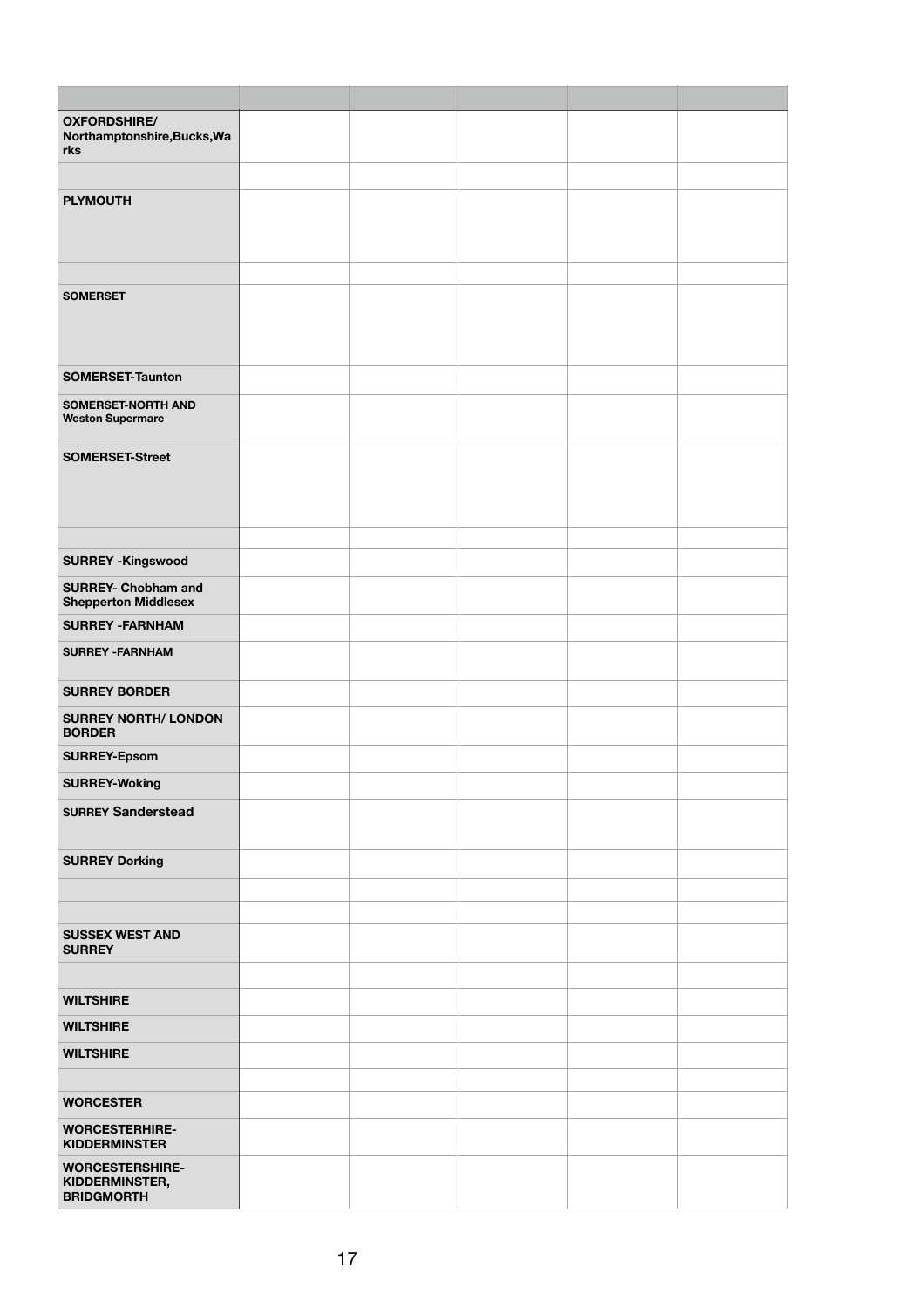| YORKSHIRE EAST-Cherry<br><b>Burton</b>           |  |  |  |
|--------------------------------------------------|--|--|--|
| YORKSHIRE NORTH-<br>Scarborough                  |  |  |  |
| YORKSHIRE - WAKEFIELD                            |  |  |  |
| YORKSHIRE NORTH-                                 |  |  |  |
| <b>Stockton on Tees</b>                          |  |  |  |
|                                                  |  |  |  |
| YORKSHIRE NORTH-                                 |  |  |  |
| Harrogate                                        |  |  |  |
| YORKSHIRE WEST and<br><b>Calderdale</b>          |  |  |  |
| YORKSHIRE SOUTH-<br><b>Barnsley</b>              |  |  |  |
| YORKSHIRE SOUTH-<br><b>Barnsley</b>              |  |  |  |
| <b>YORK</b>                                      |  |  |  |
|                                                  |  |  |  |
|                                                  |  |  |  |
|                                                  |  |  |  |
| <b>CARDIFF</b>                                   |  |  |  |
|                                                  |  |  |  |
|                                                  |  |  |  |
| <b>CARDIFF</b>                                   |  |  |  |
|                                                  |  |  |  |
| <b>WALES-CHEPSTOW</b>                            |  |  |  |
| <b>WALES NORTH</b>                               |  |  |  |
| <b>WALES NORTH Denbighshire,</b>                 |  |  |  |
|                                                  |  |  |  |
| <b>WALES SOUTH (MERTHYR</b><br>TYDFIL)           |  |  |  |
| <b>WALES BRECON</b>                              |  |  |  |
| <b>WALES NORTH</b>                               |  |  |  |
| <b>WALES-POWYS</b>                               |  |  |  |
| <b>WALES-ABERGAVENNY</b><br><b>Monmouthshire</b> |  |  |  |
| <b>WALES NORTH</b>                               |  |  |  |
|                                                  |  |  |  |
|                                                  |  |  |  |
| <b>NORTHERN IRELAND</b>                          |  |  |  |
| -JORDANSTOWN, BELFAST<br><b>NORTHERN IRELAND</b> |  |  |  |
|                                                  |  |  |  |
|                                                  |  |  |  |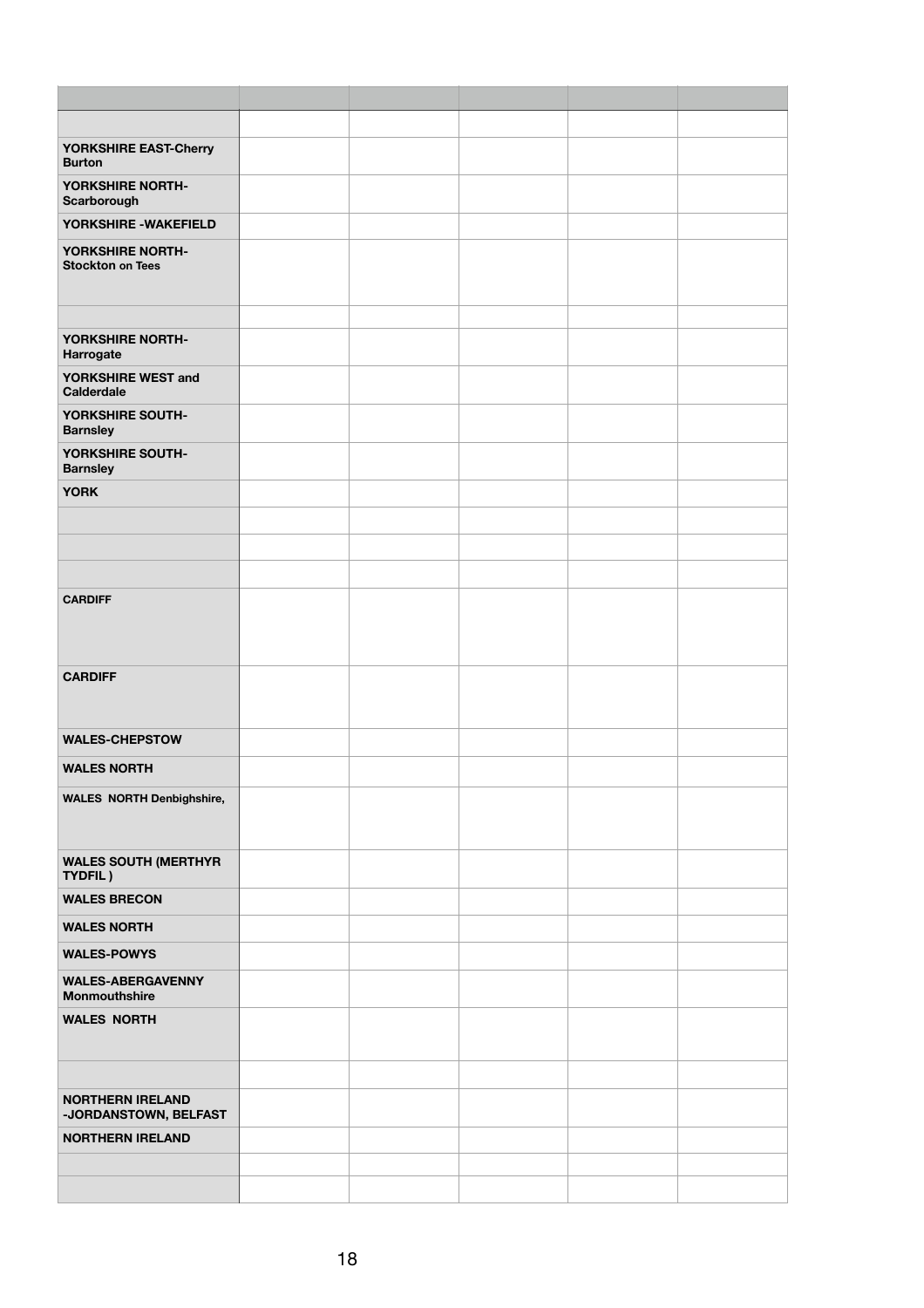| <b>ABERDEEN</b>         |              |  |  |
|-------------------------|--------------|--|--|
|                         |              |  |  |
| <b>EDINBURGH</b>        |              |  |  |
|                         |              |  |  |
| <b>FIFE</b>             |              |  |  |
|                         |              |  |  |
| <b>GLASGOW-AIRDRIE</b>  | $\mathsf{y}$ |  |  |
| <b>GASGOW-HAMILTON</b>  |              |  |  |
| <b>GLASGOW-AIRDRIE</b>  |              |  |  |
|                         |              |  |  |
| <b>ROMANIA</b>          |              |  |  |
|                         |              |  |  |
| <b>Bucharest</b>        |              |  |  |
|                         |              |  |  |
|                         |              |  |  |
|                         |              |  |  |
|                         |              |  |  |
| <b>SOUTH AFRICA</b>     |              |  |  |
|                         |              |  |  |
| <b>KNYSNA</b>           |              |  |  |
|                         |              |  |  |
|                         |              |  |  |
|                         |              |  |  |
| <b>ITALY</b>            |              |  |  |
|                         |              |  |  |
| <b>VERONA</b>           |              |  |  |
|                         |              |  |  |
|                         |              |  |  |
|                         |              |  |  |
|                         |              |  |  |
|                         |              |  |  |
|                         |              |  |  |
| <b>VICENZA E VERONA</b> |              |  |  |
|                         |              |  |  |
| <b>PERUGIA</b>          |              |  |  |
|                         |              |  |  |
|                         |              |  |  |
| <b>USA</b>              |              |  |  |
|                         |              |  |  |
|                         |              |  |  |
|                         |              |  |  |
|                         |              |  |  |
|                         |              |  |  |
|                         |              |  |  |